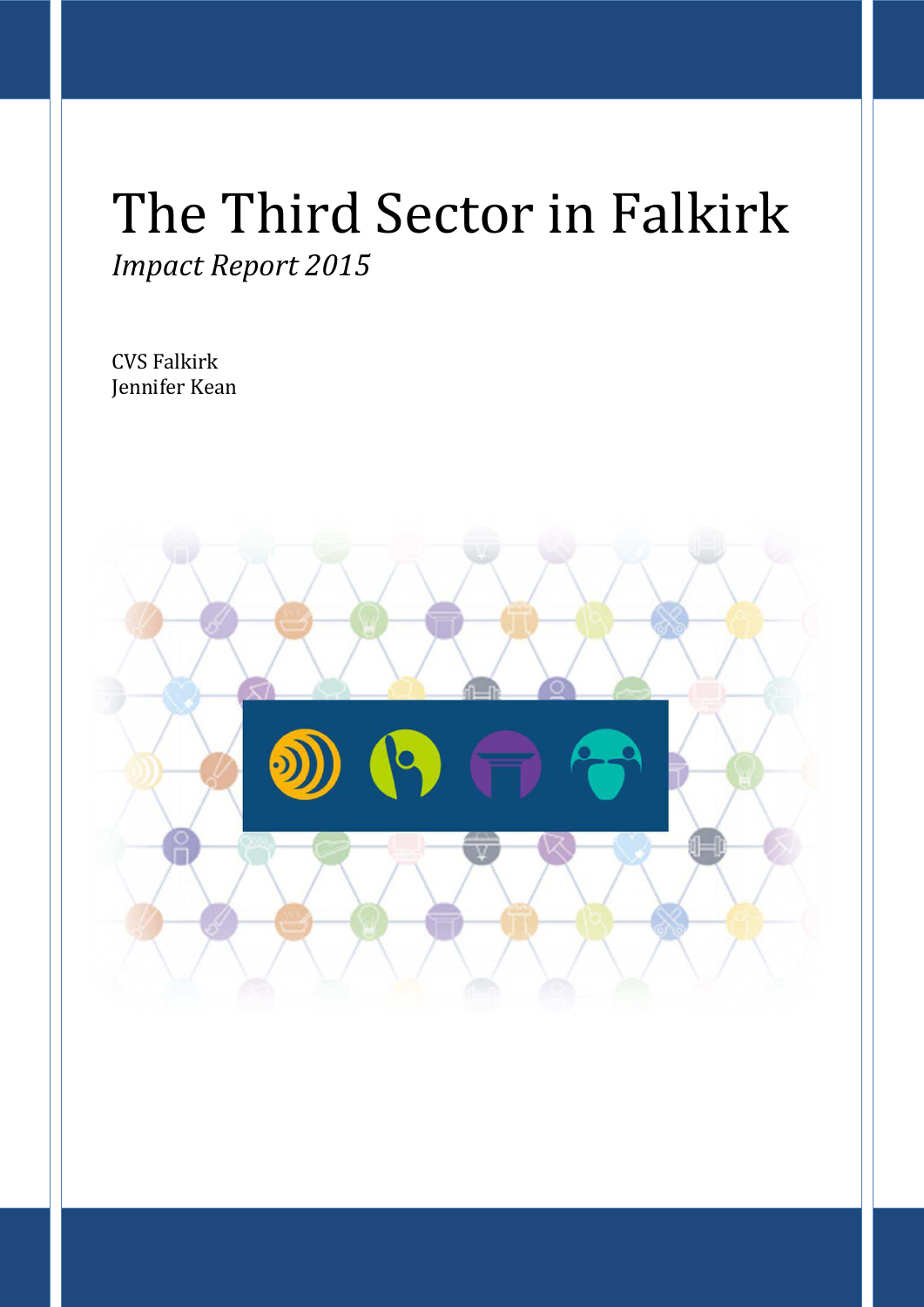#### **Acknowledgements**

CVS Falkirk would like to thank the Scottish Council for Voluntary Organisations who provided the funding for an intern research officer, Jennifer Kean, who conducted this research and produced the following report.

We would also like to thank the organisations who have contributed to this report.

# **Contents**

|                                    | Page |
|------------------------------------|------|
| 1. Introduction                    | 2    |
| 2. Methodology                     | 4    |
| <b>3. Results</b>                  | 6    |
| 4. Conclusions and Recommendations | 15   |
| <b>5.</b> References               | 16   |
| <b>6.</b> Appendices               |      |

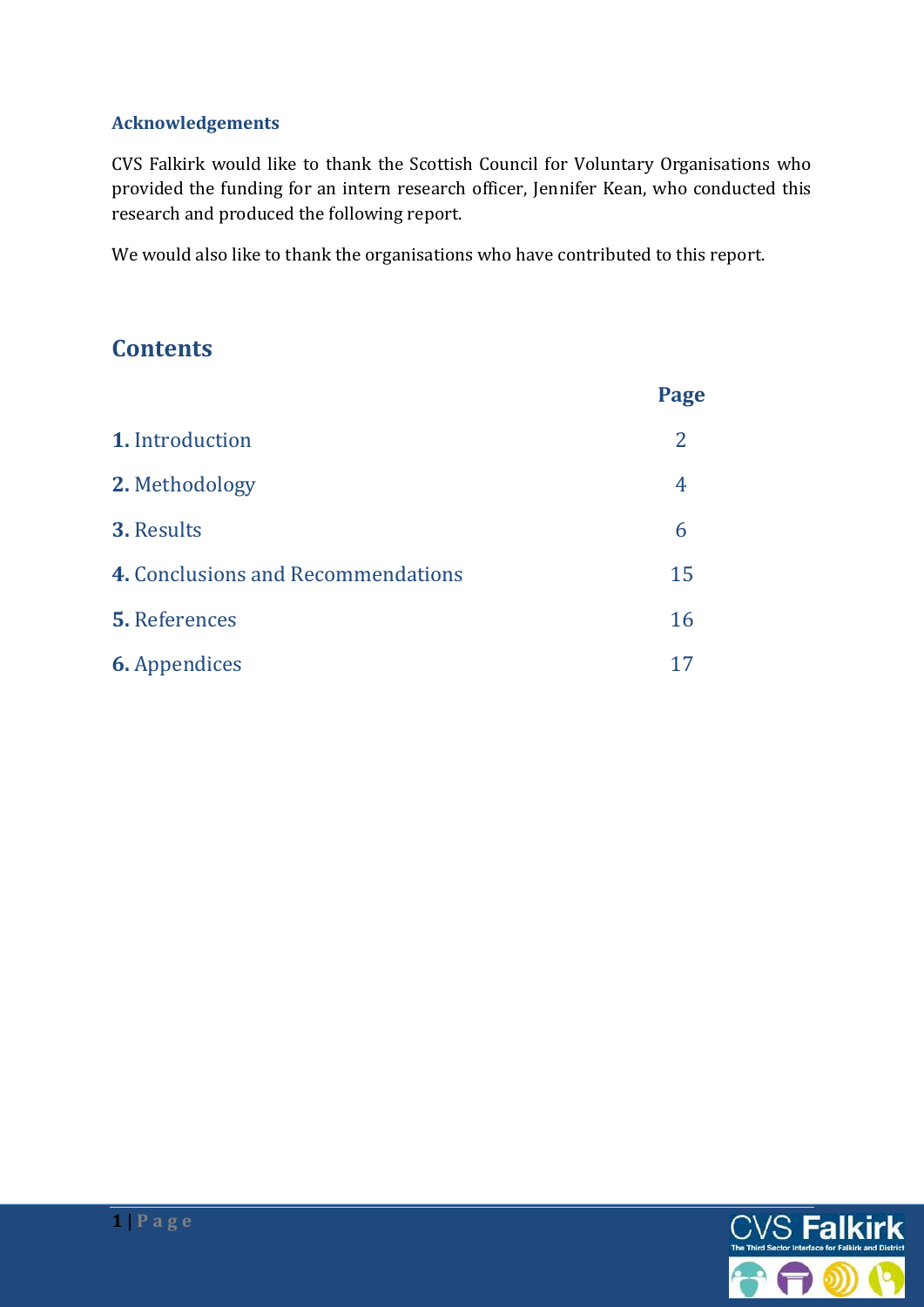# **1. Introduction**

The third sector is defined by the Scottish Government as including community groups, voluntary organisations, charities, social enterprises, co-operatives and individual volunteers. The sector may also be referred to as the voluntary sector as these terms tend to be used interchangeably.

Falkirk district has a vibrant and diverse third sector ranging in scope and size of organisations and groups. Third sector organisations (TSOs) are recognised as providing much needed services and activities in local communities alongside having a direct economic impact on the growth of the local economy.

This impact report aims to highlight the contribution of the third sector in Falkirk to the local economy. This is the first time this research has been carried out since 2004 and as this research has been conducted over a 10 week period, this report should be viewed as a starting point in gaining evidence on the contribution of the sector as a whole in the Falkirk area. However, even at this initial stage, this report provides useful information on the valuable work of the third sector in the local area and the contribution that the sector can make to the economy.

## *1.1. Context of Falkirk District*

Located in Central Scotland, Falkirk is the 11th largest local authority out of 32 local authorities in Scotland in terms of population. Falkirk has a growing population and this will bring a number of challenges to the area in coping with this increased demand for services.

Falkirk experienced a net inflow of population into the area between 2011 and 2013 with more people deciding to live in the area than move away. Falkirk's population is also expected to increase at a higher rate than that of Scotland as a whole by 2037 with a 10.4% projected increase in Falkirk compared to 8.8% for Scotland as a whole. Falkirk has an ageing population, similar to Scotland overall, with the 75+ age group projected to increase the most in size by 2037 (NRS, 2015).

Unusually, Falkirk also has a growing younger population as can be seen in figure 1 with the population of the 0-15 and 16-24 age groups projected to increase. The only age group projected to decrease during this period is 30-49 (NRS, 2015).

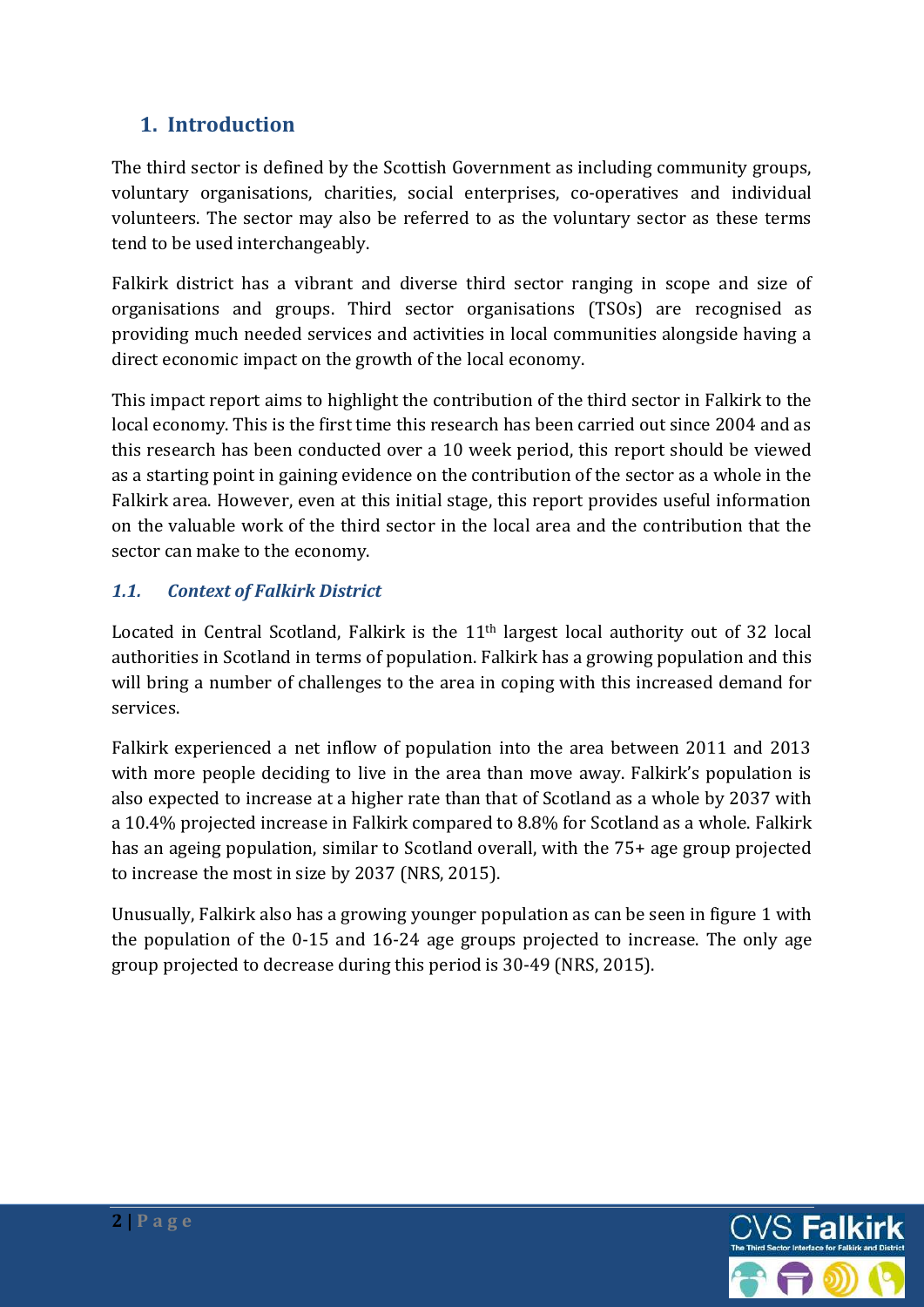

Figure 1: Population percentage change 2012 – 2037 (NRS, 2015).

Another challenge for the Falkirk area alongside the rise in population is that the area has an unemployment rate of 2.4% of working age population which is higher than Scotland as whole with 2.3%. The area also has a higher youth unemployment rate of 4.5% of population aged 18-24 compared to Scotland as a whole with 3.5%. This leaves Falkirk 20th place out of the 32 Scottish local authorities in terms of unemployment rates (Falkirk Council, 2015).

The third sector has an important role in overcoming these challenges in the local area with the variety of services, projects and support it provides through providing advocacy to those in need, supporting our most vulnerable citizens, providing care services, employment and training opportunities and regenerating the local environment to name a few.

#### *1.2. Aim of this report*

The overall aim for this impact report is to explore the financial and social contribution of the third sector in the Falkirk area by focusing on:

- Annual turnover of third sector organisations and the grant funding received
- Employment and volunteer contribution
- Organisations' impact in seven key areas:
	- Economic growth and employment
	- Early years and children
	- Community safety
	- Environment
	- Health and physical activity
	- Older people
	- Poverty and welfare reform



**3 | P a g e**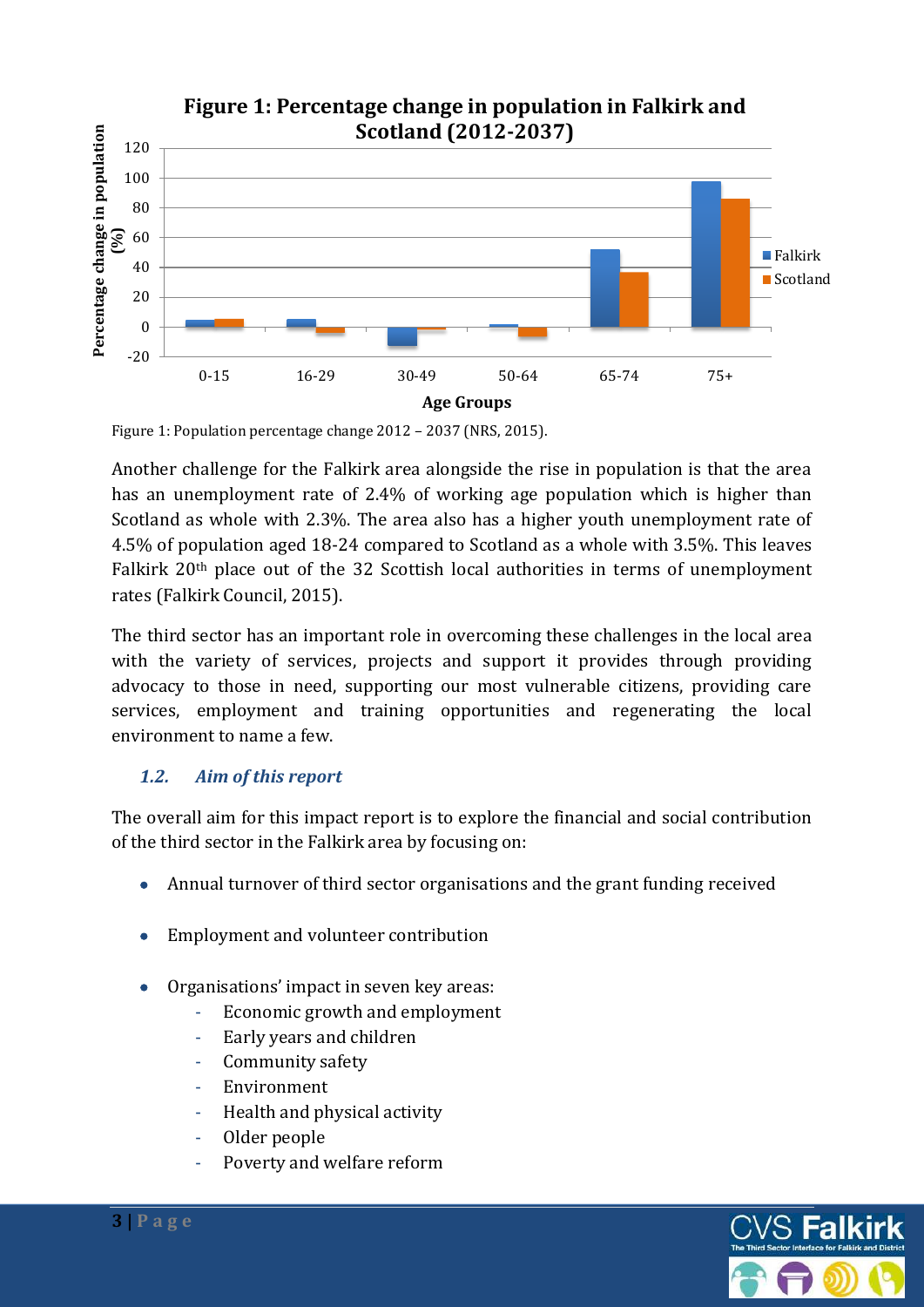These seven key areas were identified from six Community Planning Themes detailed in the Single Outcome Agreement for the Falkirk area 2013 – 2015 (Falkirk Council, 2015) alongside the addition of the environment outcome detailed in Scotland's National Outcomes (Scottish Government, 2013).

# **2. Methodology**

In order to gain this information, both primary and secondary data have been collected. All data was collected during a 10 week internship which commenced 20th May 2015. Due to the short timescale, there are a number of limitations with the methodology and the conclusions that can be drawn from this research. However, this research process will be brought into CVS Falkirk's mainstream work and the primary data will be built upon on a six monthly basis.

#### *2.1. Secondary data*

Firstly, secondary data was collected online from the Office of the Scottish Charity Regulator (OSCR) which gave a valuable insight into the size of the third sector in the Falkirk area in terms of the number of registered charities, their primary purpose and the annual turnover of these charities.

The required data was collected from OSCR by searching their database for all charities registered in the Falkirk area. Some of these charities registered in Falkirk have their main geographical operating area as Scotland, UK-wide or overseas. These charities were not included as this research aims to gain data on the financial contribution of the third sector to the Falkirk area. Therefore, only charities that have their main geographical operating area as specifically in Falkirk or in more than one local authority were included. The data collected was valid on the fourth of June 2015 and the annual financial figures relate to either 2013 or 2014.

It must be acknowledged that, despite providing an insight into the third sector, the secondary data from OSCR by no means provides an accurate picture of the sector as a whole in the Falkirk area as:

- Not all organisations are registered on OSCR and not all third sector organisations are registered charities
- Organisations who work in Falkirk yet are not registered with Falkirk as their main operating area are not included
- A breakdown of annual turnover is not available on OSCR for every charity therefore government funding is included in the financial figures

With these limitations, the financial contribution figure is an indication of the annual turnover of the sector and should be viewed as a minimum value of Falkirk's third sector.

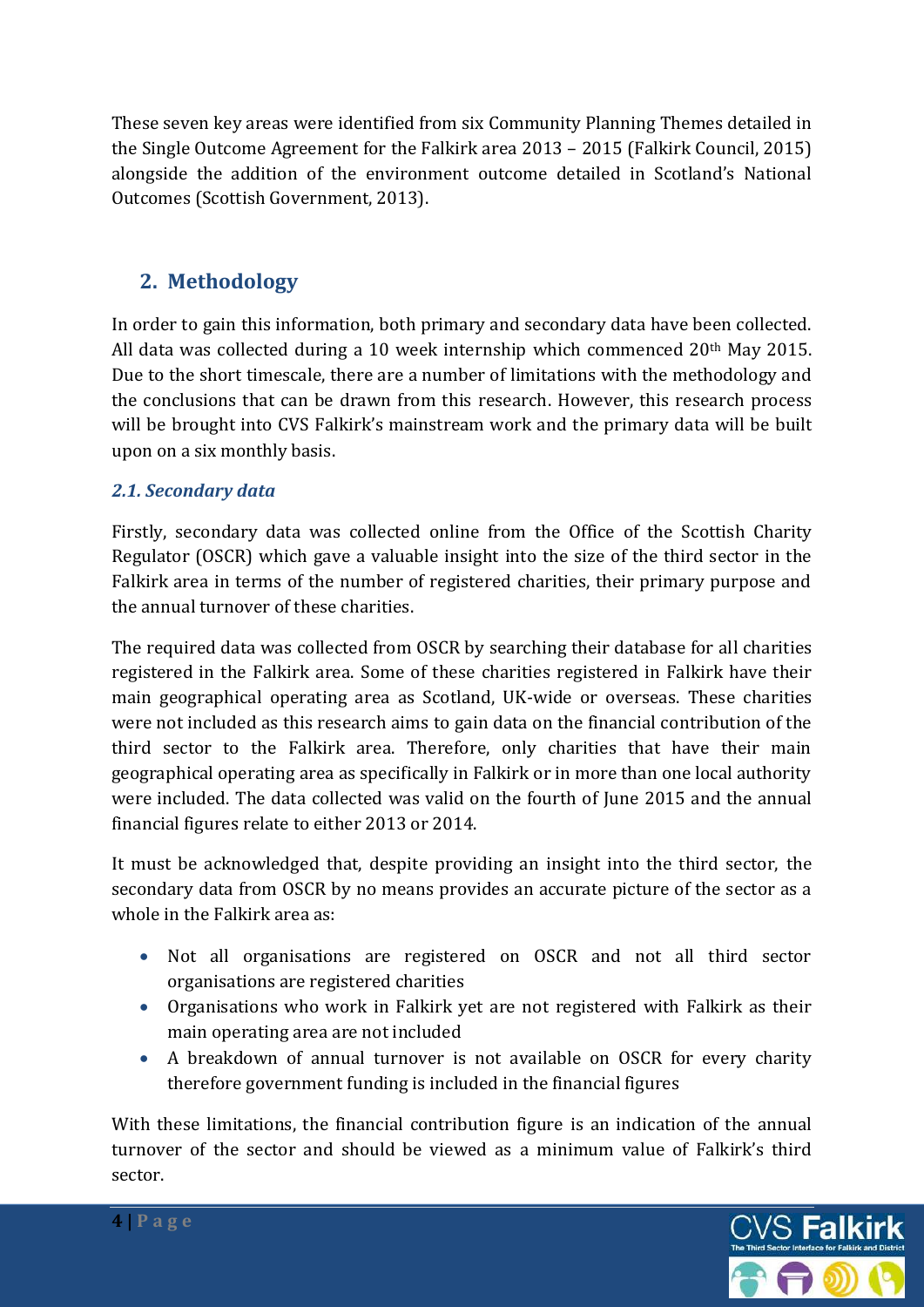Financial details for six social enterprises were also included in the financial contribution figure. These were collected in 2014 during a mapping analysis of social enterprise in the Falkirk area by CVS Falkirk and Falkirk Council.

#### *2.2. Primary data*

A survey was also designed in order to gain financial and employment information from TSOs alongside details of the main activities and services they provide. The survey was designed to gain the additional information required to answer the aim and this also permitted the gathering of data from organisations that were not registered on OSCR (a copy of the survey is included in the appendix). An offline copy of the word document was available as well as a copy of the survey on survey monkey for organisations to complete online.

The survey was open for respondents between  $20<sup>th</sup>$  June and  $15<sup>th</sup>$  July and respondents were invited by email, CVS e-bulletin and during the Community Care and Health Forum to participate. A total of 50 organisations participated with 45 participating through survey monkey, four by completing the word document of the survey and one organisation by an interview.

The main issue with this methodology is the time frame in which the research was carried out. The sample gathered is not representative of the sector as a whole which must be noted when looking at the results from this research as previous estimations stating that the third sector in Falkirk included 800 groups and organisations (CVS, 2011).

However, despite these limitations, it is important to view these results as a starting point in gathering evidence of the impact of the third sector and therefore as a guide to the contribution it makes. Further research will be conducted on a six monthly basis to build on these results from primary data collection and arrive at a stage where the impact of the third sector as a whole in the Falkirk area is understood and reported.

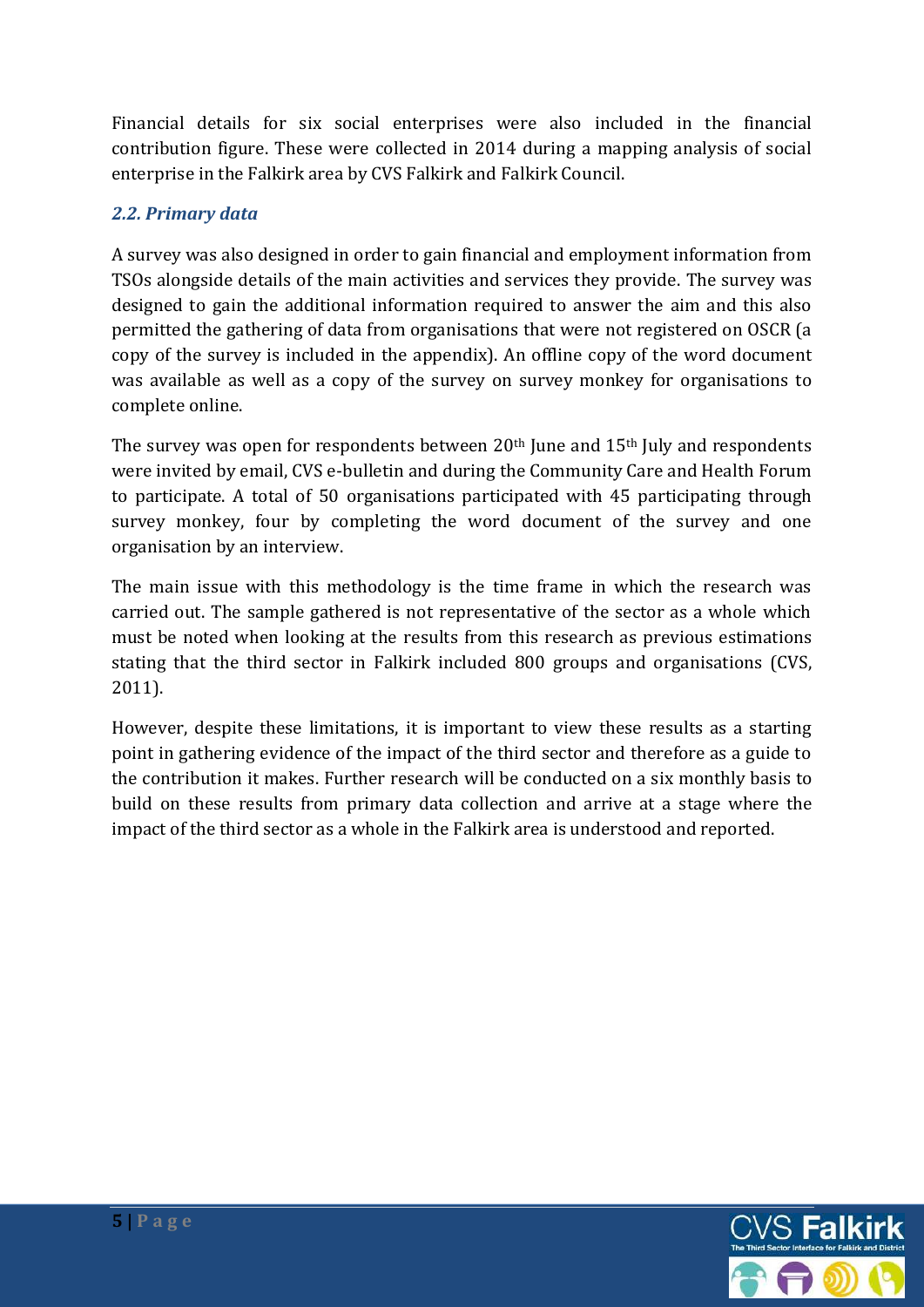# **3. Results**

#### *3.1. Introducing the third sector in Falkirk*

The financial contribution of the third sector to the local economy can often be undervalued. Falkirk's third sector is vibrant and diverse with organisations ranging in size and their areas of work. The sector can contribute financially to the local area in a myriad of ways, notably by being a significant employer, by creating and expanding social enterprises alongside providing opportunities for training as well as providing services in response to what local communities require.

This research contains data from *269 organisations* (for a list of these organisations, refer to appendix A). Data for 232 of these organisations has been collected from OSCR, data for six organisations were included from a mapping analysis survey of social enterprise in Falkirk and 50 organisations have provided data by completing our Third Sector Impact Survey. Some of these respondent organisations were also registered on OSCR therefore only the most recent financial data was included for these organisations.

These organisations range in their areas of work. Figure 2 shows the breakdown of these organisations into sub-sectors based on their description on OSCR or their response to the primary purpose question in the survey.



**Figure 2: A breakdown of organisations into subsectors** 

The sub-sectors with the largest volume of TSOs are education and community development, recreation and culture, and religious organisations, reinforcing that the sector is diverse with a range of sub-sectors. In comparison to the Scottish third sector as a whole (graph included in appendix B), a notable difference is that the Scottish third sector overall has a smaller proportion of recreation and culture with 14% compared to this sample of TSOs from Falkirk with 22%. However, this sample of TSOs from Falkirk has a larger proportion of religious organisations with 19% compared to 1% for Scotland as a whole.

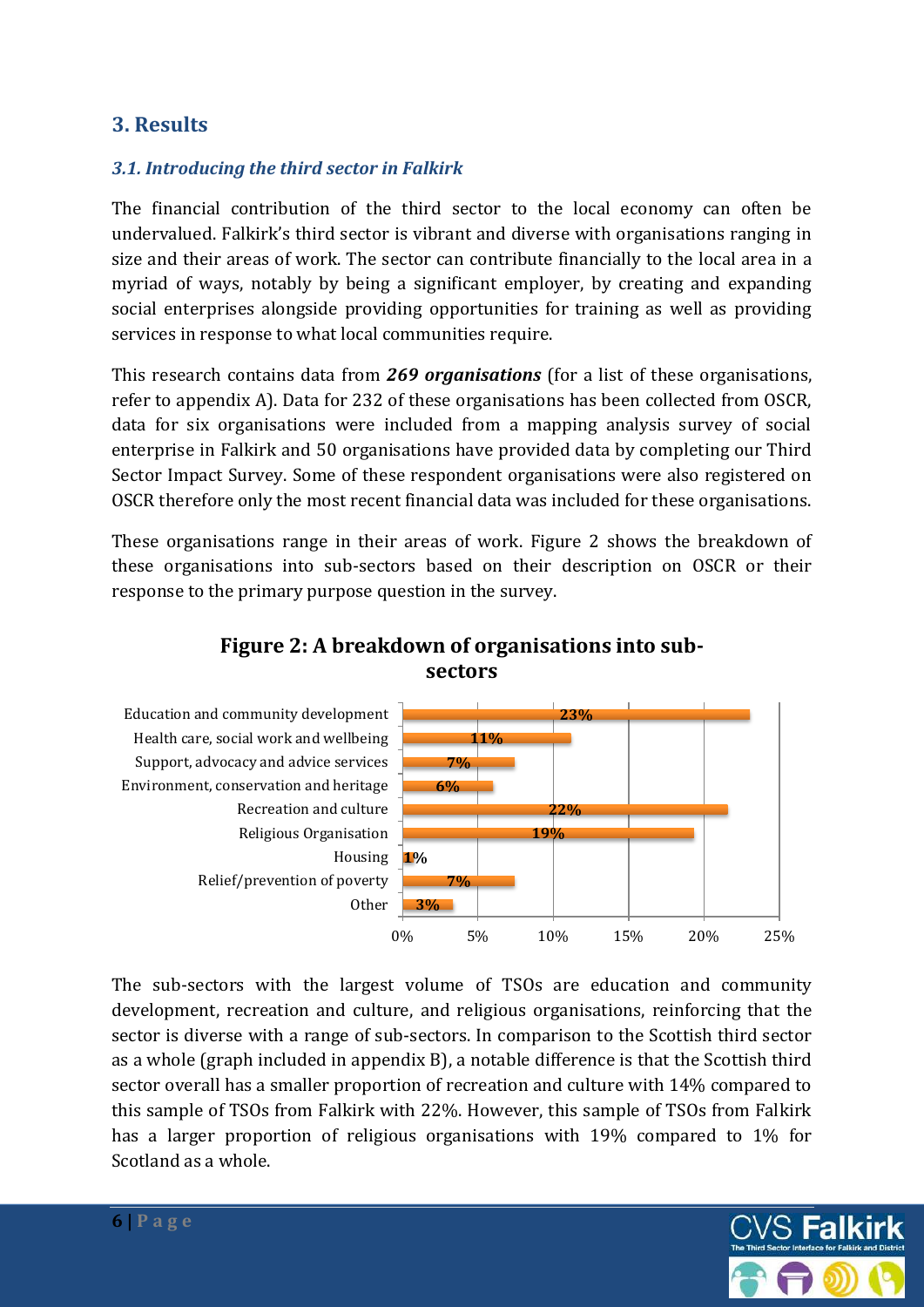This report will detail the results from this research by focusing on the financial contribution, the employment contribution and the impact that organisations have in the local area.

#### *3.2. The financial value of the third sector to the local economy*

It is a challenging task to accurately quantify the value of the third sector without a full comprehensive database of all TSOs in the area and their annual turnovers. Having said that, this research has gained financial details for *254 TSOs* which has facilitated an analysis into the financial value of the third sector by:

- Providing an initial figure on the annual turnover of the sector
- Allowing annual turnovers of TSOs to be broken down into income categories

Firstly, the annual turnover of the 254 TSOs included in this research has been calculated as *£70.7 million for 2013/14.* This highlights the significant financial value the third sector has in the Falkirk area.

Moreover, data provided from *23 organisations* shows that these organisations received *£3.3m in grant funding in 2014*. This funding is specifically brought in to the local area to help these organisations provide much needed services to local citizens, reinforcing that respondent TSOs have a significant financial value in the Falkirk area.

When looking at the financial contribution figure, it must be noted that the third sector varies dramatically in size, as can be seen in figure 3.



53% of organisations included in the financial contribution figure have an annual turnover under £25,000. This is a smaller proportion of organisations compared to the Scottish third sector as a whole as 66% of organisations have an annual turnover under £25,000 (SCVO, 2014).

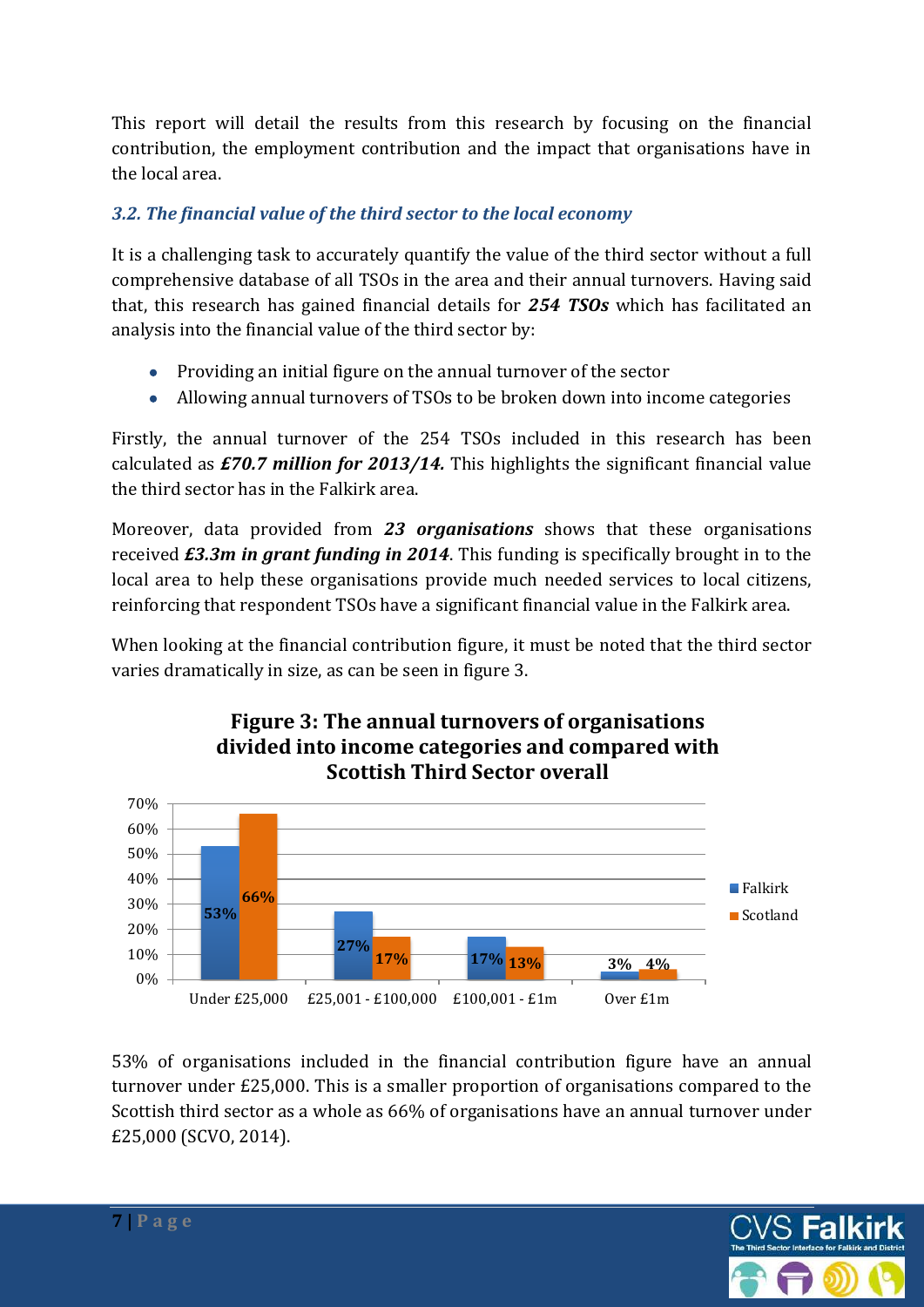However, the sample of Falkirk TSOs has a larger proportion of organisations with an annual turnover of £25,000 - £100,000 and £100,000 - £1m than the Scottish third sector overall.

#### *3.3. Employment in the third sector*

This research has also found that the third sector in the Falkirk area is a significant employer. The research gained employee and volunteer numbers from *47 organisations.* Previous estimations of the third sector in Falkirk were 800 groups and organisations (CVS, 2011) and therefore these totals represent a small fraction of the employment contribution of the sector.

Despite this, these totals are still significant when taking into account that they represent 47 organisations. These organisations employ *854 people* and this includes *590 full-time employees* and *264 part-time employees*. Moreover, these organisations benefit from *1,393 volunteers*.

In 2013, 20% of adults in Falkirk formally volunteered with an organisation or group. This equates to an estimated 26,000 volunteers. This is lower than the Scottish national average with 28% of adults formally volunteering (Volunteer Scotland, 2013).

The diversity of the third sector is also reiterated when looking at how these organisations operate. 64% of organisations rely on a mixture of paid employees and volunteers however 23% of organisations are entirely volunteer-led and 13% rely solely on paid employees. However, overall in the third sector in Scotland, 73% of organisations are entirely volunteer-led (SCVO, 2014). With the future research that will be conducted, the number of entirely volunteer-led organisations will be better understood and it will be clarified if there is a specific difference in Falkirk or if it is due to the sample size used for this report.



## **Figure 4: Number of respondent organisations with or without paid employees**

Alongside the financial contribution of being an employer in the area, volunteering also has a significant impact in the local area. Volunteers freely give of their time and contribute significantly towards the running of services and projects by TSOs which have a positive impact in the local area. Volunteering also provides individuals with the

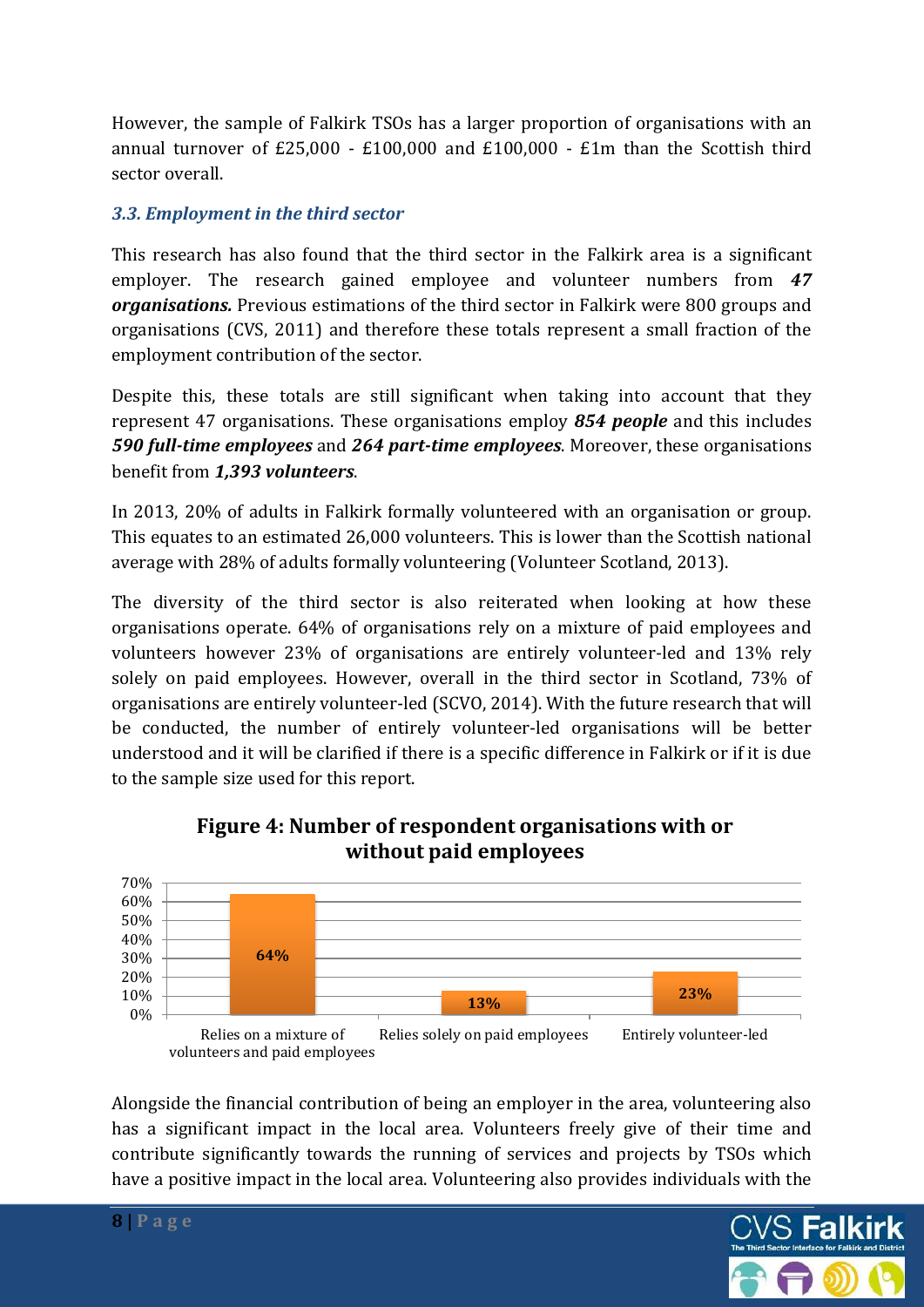opportunity to gain valuable skills and undertake training while increasing their confidence, wellbeing and contributing towards the local community.

This impact in the local community is the main focus for these organisations and this research aims to indicate the impact that the 50 respondent organisations have in the local community.

#### *3.4. Third sector impact in the local community*

TSOs impact the local community in a number of ways and it is often difficult to evidence this impact.

Figure 5 highlights which theme the respondent organisations' work relates to. This shows that these organisations have an impact on each theme with the highest volume of organisations working in relation to early years and children, health and physical activity and older people.





NB: Organisations were allowed to select more than one theme

Organisations were then asked if they had an impact on specific outcomes within each theme, (refer to section 2 in the survey in appendix B). It was found that many organisations did not recognise their impact on the overall theme such as economic growth and employment yet realised when looking at specific outcomes within this theme, their organisation did have an impact in this area. Organisations were allowed to select as many outcomes as they work towards. These results will now be summarised under each theme and indicate where respondent organisations see themselves as having an impact.

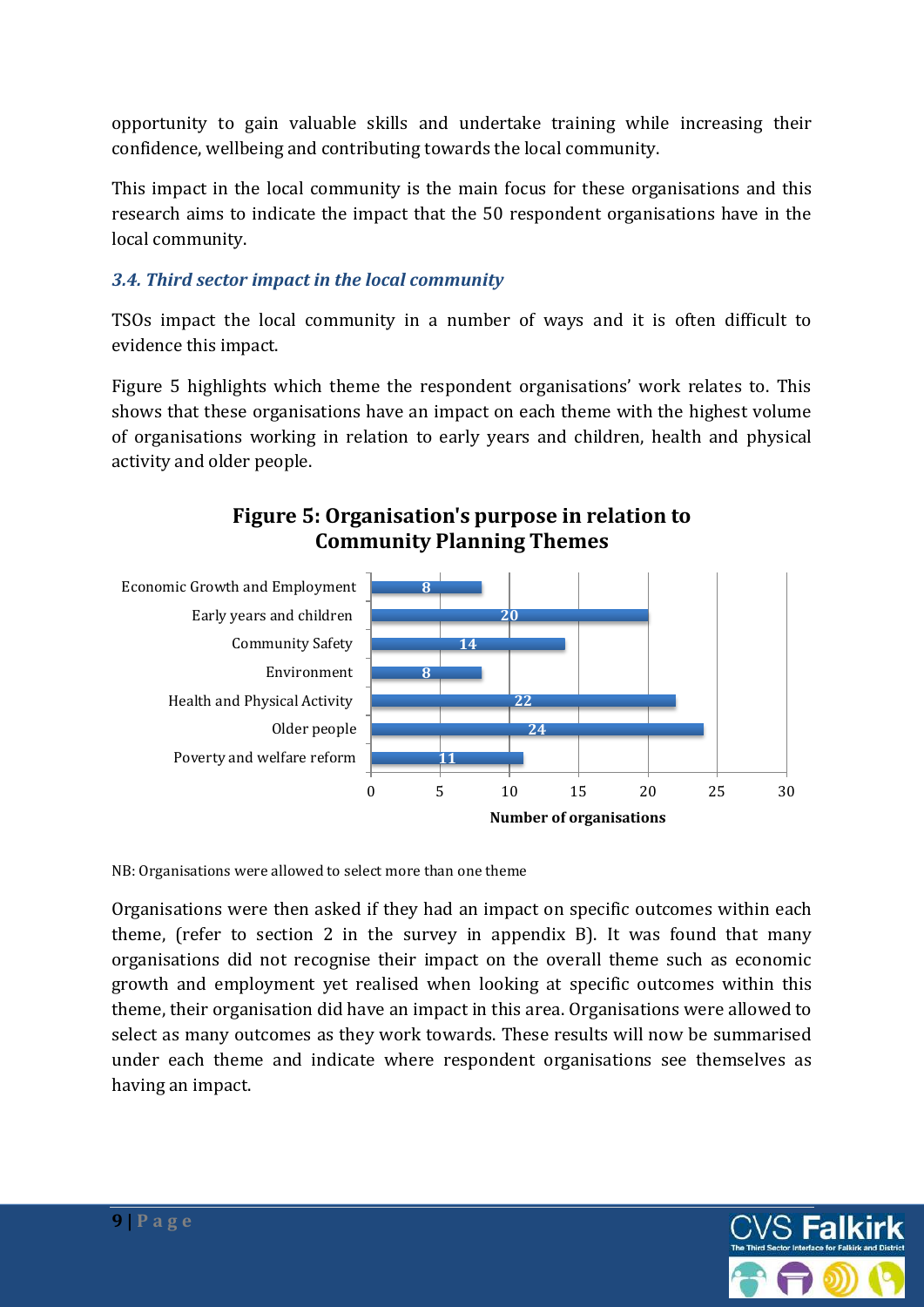#### *3.4.1 Economic Growth and Employment*

A diverse group of organisations stated that their work impacts the following outcomes below in economic growth and employment.

| <b>Outcomes</b>                                                                       | <b>Number of organisations</b> |
|---------------------------------------------------------------------------------------|--------------------------------|
| Increasing the level of innovation, entrepreneurship and<br>ambition in the area      |                                |
| Growing and strengthening the economy of Falkirk                                      |                                |
| Increasing the levels and opportunities for training/<br>obtaining skills in the area | 15                             |

#### **Table 1: Economic Growth and Employment Outcomes**

The main way that these organisations have an impact on economic growth and employment was by providing training and opportunities to obtain skills in the local area. This can have a direct impact on the local economy such as an organisation providing training to 16-18 year olds has an 80% success rate in getting this age group into employment.

Seven organisations are also increasing entrepreneurship and ambition in the local area by creating innovative social enterprises, such as regenerating areas and encouraging communities to engage positively with their surrounding environment.

Overall, these organisations can have a direct impact on economic growth and employment by creating a more skilled workforce and encouraging individuals to get back to employment, by creating social enterprises and consequently creating jobs and economic growth alongside benefiting the local community with their specific social aim.

#### *3.4.2 Early Years and Children*

Respondent organisations also recognised themselves as having an impact against the following outcomes below.

| <b>Outcomes</b>                                             | <b>Number of organisations</b> |
|-------------------------------------------------------------|--------------------------------|
| Increasing the health and well-being of children in the     | 19                             |
| area                                                        |                                |
| Ensuring a safe and protective environment for children     | 14                             |
| to grow up in                                               |                                |
| Ensuring that children achieve their full potential through | 22                             |
| learning, creativity and skills development                 |                                |

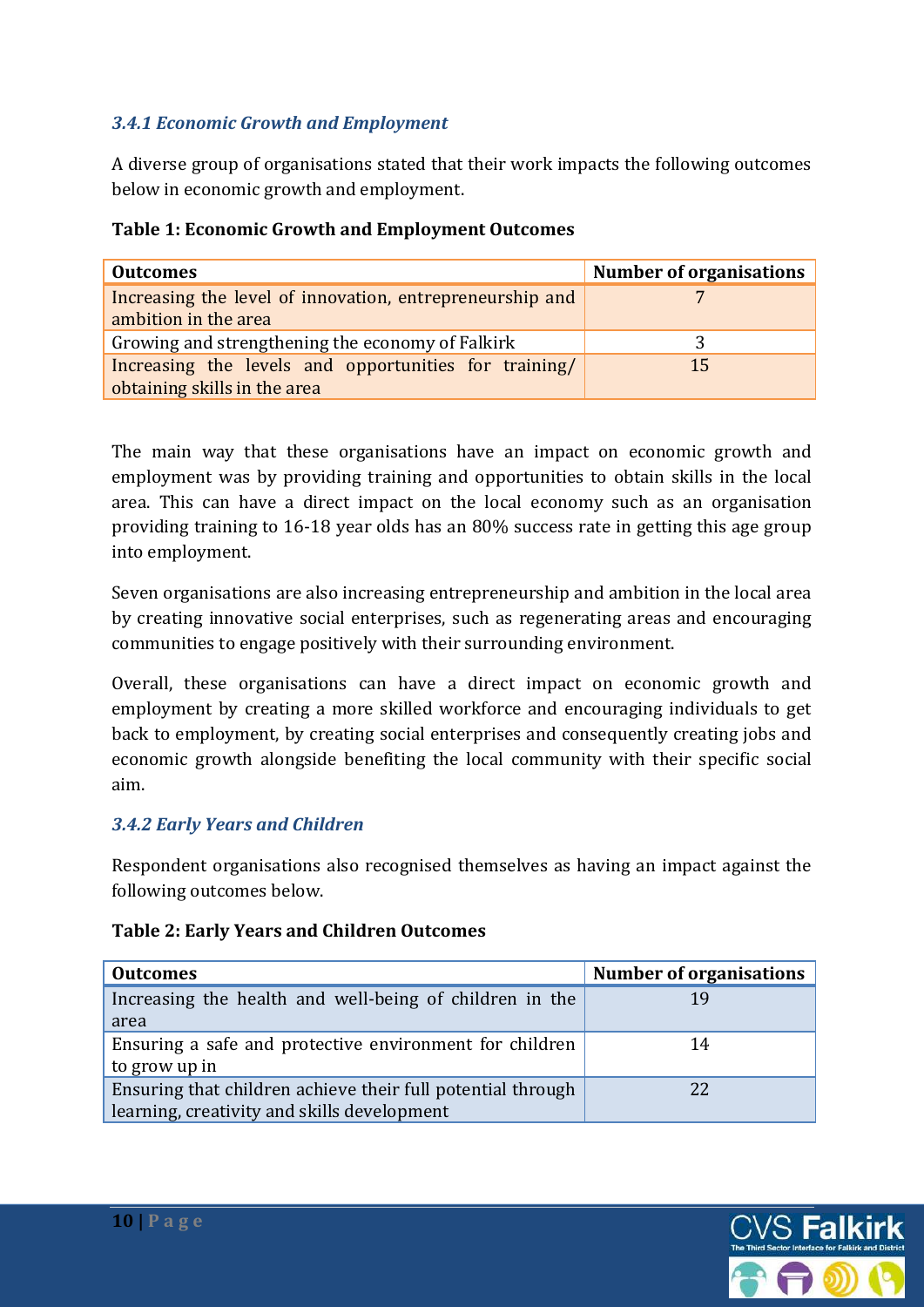Twenty two organisations provide opportunities for creativity and skills development to ensure that children achieve their full potential in a number of ways such as encouraging participation in sport and empowering artistic abilities, especially for those who may experience reduced opportunities.

Nineteen organisations also recognised themselves as increasing the health and wellbeing of children in the area through providing support and counselling to those in need to achieve their full potential and also by providing services for early years support to ensure children have the best start in life by increasing parent skills and confidence for example. This, in turn, creates a safe and supportive environment for children to grow up in.

#### *3.4.3 Community Safety*

Moreover, a significant number of respondent organisations recognised that they work towards particular outcomes detailed under community safety.

| <b>Outcomes</b>                                                                       | <b>Number of organisations</b> |
|---------------------------------------------------------------------------------------|--------------------------------|
| Ensuring the protection of our citizens, including<br>vulnerable children and adults  | 21                             |
| Encouraging our citizens to take responsibility for their<br>own health and wellbeing | 24                             |
| Ensuring that our communities will be safer                                           | 13                             |
| Reducing the level of crime, the fear of crime and re-<br>offending in the area       | 11                             |

#### **Table 3: Community Safety Outcomes**

Twenty four organisations felt they worked towards encouraging citizens to take responsibility for their own health and wellbeing through the provision of services such as providing knowledge and skills to people to self-manage their health conditions. These organisations also indicated that they have a large role to play in ensuring the protection of our vulnerable citizens which is mainly through providing support services for a wide range of needs alongside counselling and advocacy to vulnerable citizens.

Eleven respondent organisations also work towards reducing the level of crime with specific support services to reduce re-offending and the self-management of behaviour as well as community groups focused on increasing community safety. Consequently, this helps towards creating safer local communities.

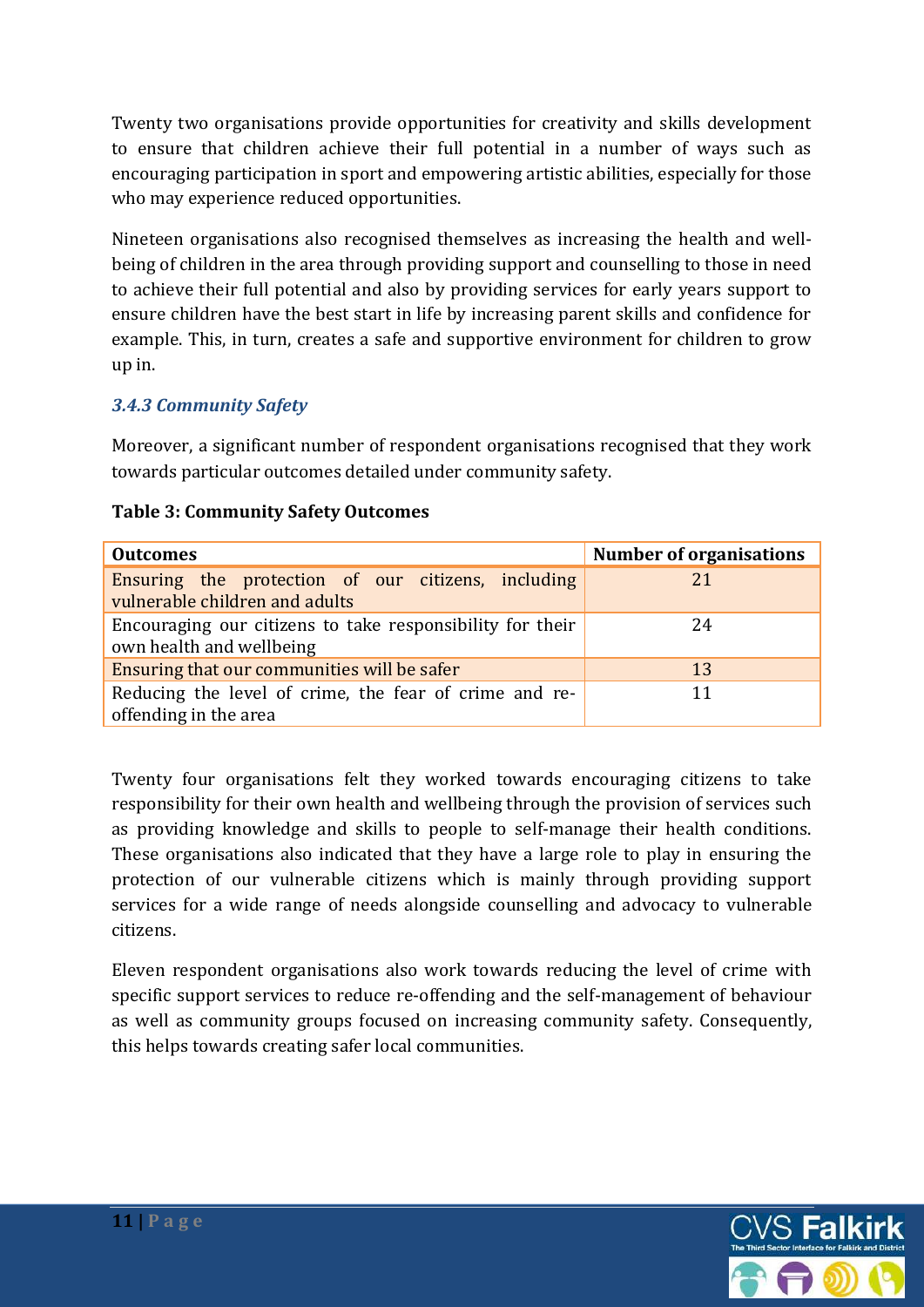#### *3.4.4 Environment*

A number of respondent organisations also felt that they contributed towards improving the local environment.

#### **Table 4: Environment Outcomes**

| <b>Outcomes</b>                                      | Number of organisations |
|------------------------------------------------------|-------------------------|
| Protecting and enhancing our environment             | 12                      |
| Reducing the environmental impact of our consumption |                         |
| and production                                       |                         |

These organisations work towards protecting and enhancing our environment by regenerating communities and improving these areas by organising community clean ups for example.

As well as regenerating our environment, these organisations often do this alongside providing training and qualifications for volunteers who take part in their projects. This will have an impact on employment in the local area by creating a more skilled work force.

#### *3.4.5 Health and Physical Activity*

A high number of respondent organisations stated that they positively impact on health and physical activity outcomes.

#### **Table 5: Health and Physical Activity Outcomes**

| <b>Outcomes</b>                                                                                 | <b>Number of organisations</b> |
|-------------------------------------------------------------------------------------------------|--------------------------------|
| Increasing the number of people making positive health<br>choices                               | 22                             |
| Reducing health inequalities and working towards<br>equitable access to health care and support | 15                             |
| Increasing the capacity for self-management of health                                           | 20                             |
| Improving emotional, psychological and social wellbeing                                         | 26                             |
| Reducing the levels of alcohol and drug related issues                                          | 9                              |

Twenty six organisations felt their services improved emotional, psychological and social wellbeing as well as twenty one organisations increasing the number of people making positive health choices such as an organisation providing over 300 walks with 4,210 attendees in the local area.

These organisations provide support to citizens suffering from health conditions such as 317 interventions to provide information and support to sufferers of chronic conditions, their families and carers. This increases the support for sufferers to self-manage their condition as much as possible as well as ensuring equitable access to support. These

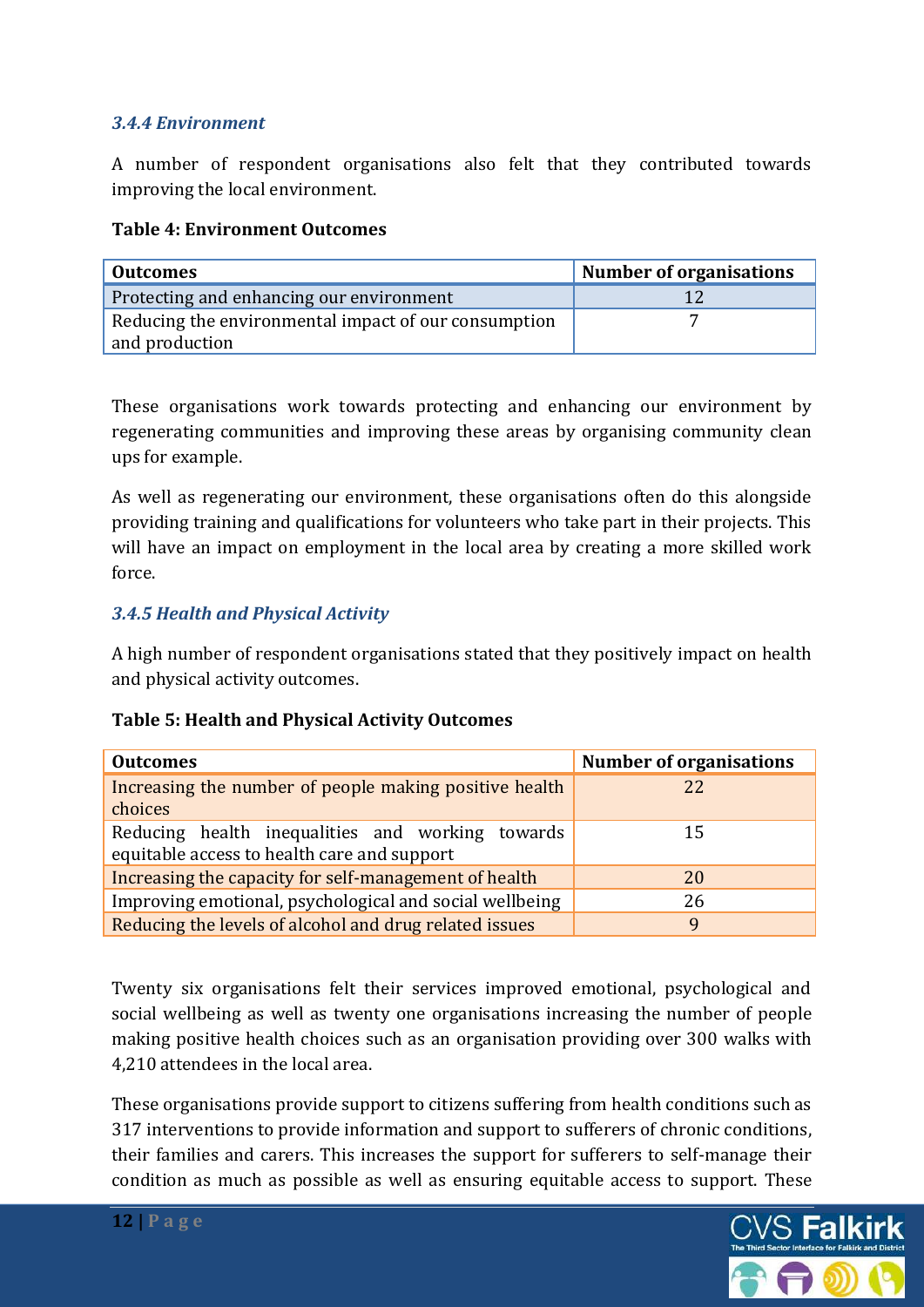organisations provide support, information and advice as well as service provision actively working towards the outcomes detailed in this section.

#### *3.4.6 Older People*

A range of respondent organisations also work towards improving the lives of the elderly population in the local area.

#### **Table 6: Older People Outcomes**

| <b>Outcomes</b>                                          | <b>Number of organisations</b> |
|----------------------------------------------------------|--------------------------------|
| Ensuring older people and their carers have control over | 13                             |
| their own health, care and well-being                    |                                |
| Creating a supportive community for older people         | 20                             |
| Creating a support network so that older people are not  |                                |
| unnecessarily admitted to hospital                       |                                |

Twenty organisations work towards creating a supportive community for older people with providing activities focused on learning exchanges and supporting advocacy skills.

By providing information and advice to older people, organisations aim towards ensuring they can have control over their health, care and wellbeing. Examples of this within these organisations are providing legal advice to older people and local forums aiming to give older people a collective voice and a supportive environment to be consulted on the issues affecting them.

A supportive community for older people can also create a network so that they are not unnecessarily admitted to hospital. For example, 816 food parcels delivered to elderly people being discharged from hospital who are living alone or a carer for someone in 2014 - 2015. Similar to the previous sections, by providing information, advice and support, these organisations are positively contributing towards a supportive community for older people.

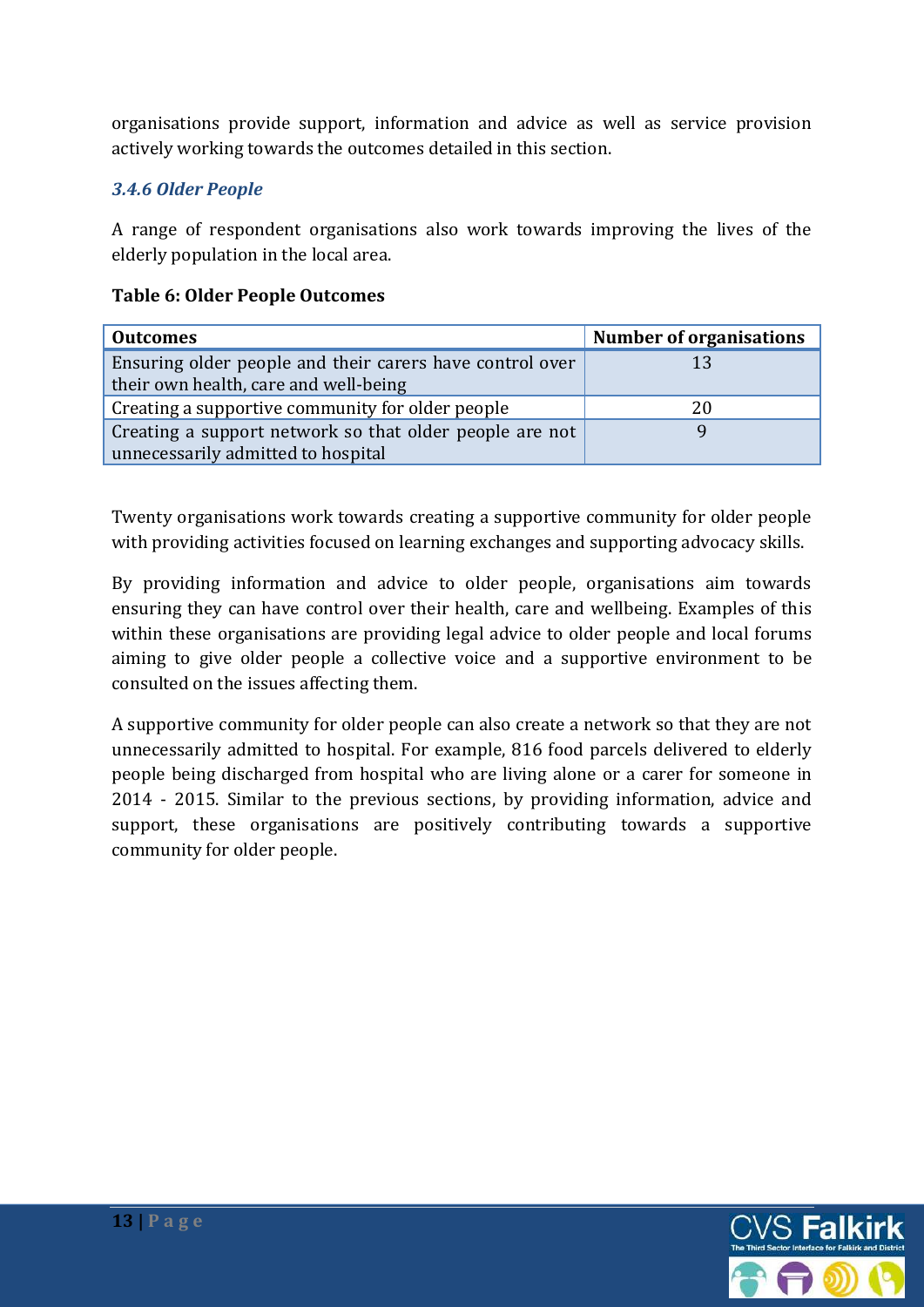#### *3.4.7 Poverty and welfare reform*

Moreover, a smaller number of respondent organisations stated that they work towards the following outcomes in poverty and welfare reform.

| <b>Outcomes</b>                                                                                                          | <b>Number of organisations</b> |
|--------------------------------------------------------------------------------------------------------------------------|--------------------------------|
| Increasing the number of people in better paid, secure<br>employment                                                     | 8                              |
| Reducing unemployment in the area                                                                                        |                                |
| Encouraging and supporting our most vulnerable<br>children to reach their full potential                                 | 12                             |
| Reducing the levels of debt in our area                                                                                  | 4                              |
| Reducing and preventing homelessness                                                                                     | 5                              |
| Ensuring that our most disadvantaged communities are<br>not adversely effected by reductions in public sector<br>budgets | 7                              |

#### **Table 7: Poverty and Welfare Reform Outcomes**

Twelve organisations empower our most vulnerable children to achieve their full potential through encouraging their creativity and participation in sport for example.

Seven organisations also work towards ensuring our most disadvantaged communities are not adversely effected by reductions in public sector budgets by providing support and advocacy to those in need, advice on welfare rights for people with support needs and the provision of emergency food. Six tonnes of emergency food a month is distributed in the Falkirk area.

Many of the impacts of these organisations are difficult to narrow into one outcome as many organisations have indirect impacts on the economy and alleviating poverty for example. Overall, section 3 details organisation responses to which outcomes they are working towards and as a result this section highlights the impacts that respondent organisations have in the local community.

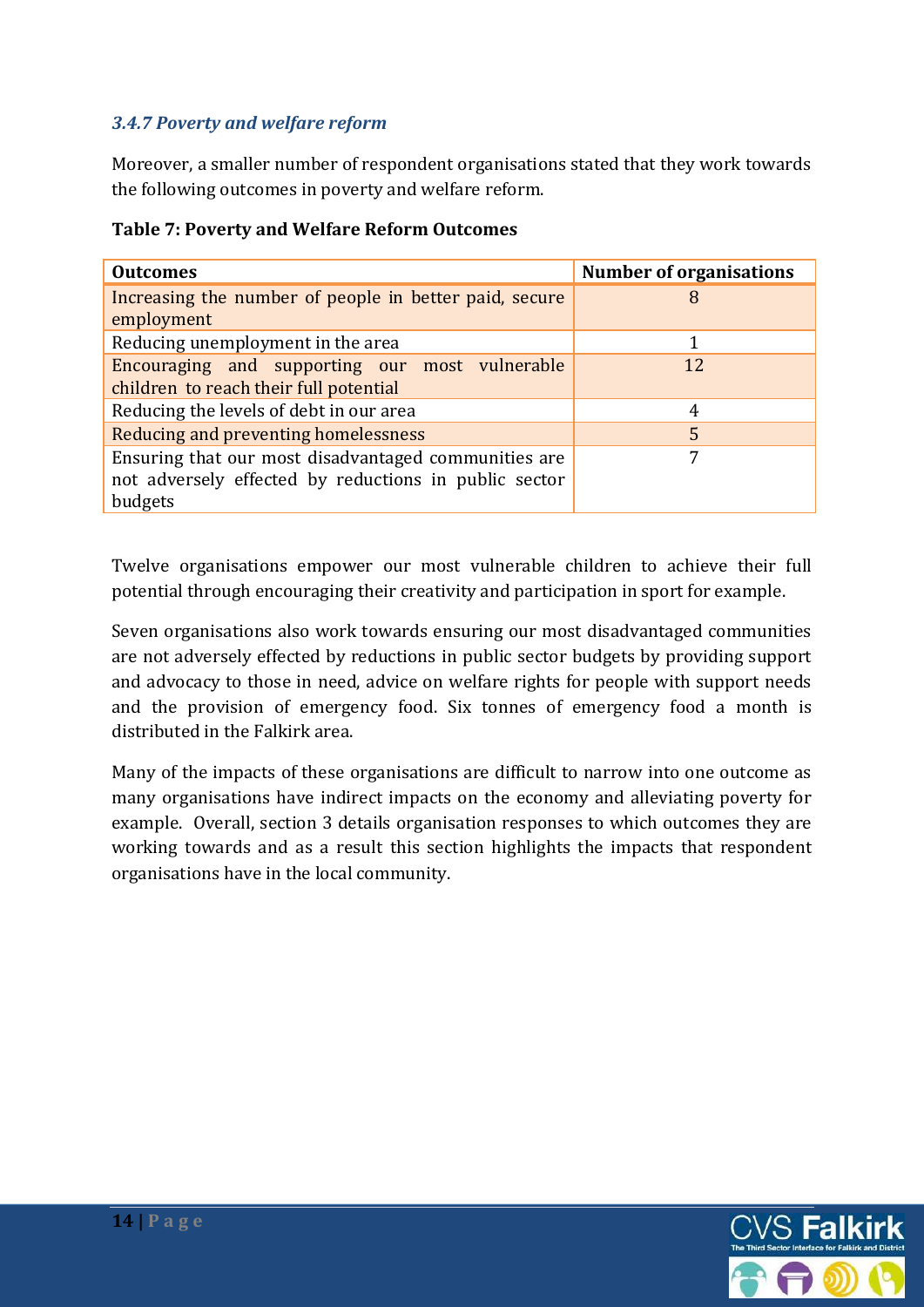# **4. Conclusion and Recommendations**

#### *4.1. Conclusion*

Overall, as a starting point, this research provides an insight into the third sector in the Falkirk area which can be built upon by further research. The main findings from this research are:

- A collective annual turnover for 254 TSOs as £70.7 million indicating that the third sector is a significant contributor financially.
- 23 organisations brought £3.3 million of grant funding into the area
- A total of 854 people were employed and 1,393 volunteers for 47 organisations suggesting that the third sector is a significant employer. Further research should provide detailed evidence to confirm this suggestion.
- 50 respondent organisations work in a range of ways towards outcomes detailed in economic growth and employment, early years and children, community safety, environment, health and physical activity, older people and poverty and welfare reforms. No large conclusions can be drawn from this data other than highlighting that these organisations positively impact these outcomes through the varying services they provide.

The third sector has a significant role to play in the local economy and also for the wellbeing of our citizens in a number of ways. The sector provides employment, brings money through grant funding into the local area, and provides a large range of training opportunities and skills development for our citizens and importantly it empowers our most vulnerable citizens through service provision, information, support and advocacy. The third sector has a large positive contribution to make in the Falkirk area and further research will be able to build upon this evidence and clearly highlight the scale of the third sector in Falkirk and the impact that these organisations have in our local communities.

#### *4.2. Recommendations*

In light of the limitations of this research and the fact that CVS Falkirk will update this process on a six monthly basis, there are a number of recommendations on how this research process should be developed:

- This research process must be widened throughout the third sector in the local area and there should be engagement with a broader range of TSOs in order to gain a more representative and valid sample of the sector as a whole.
- A wide communication strategy should be drawn up to promote engagement with this research including e-bulletin, CVS website and twitter as well as visiting organisations. There should also be engagement and consultation with existing and upcoming third sector forums on this research and how the process can be developed.

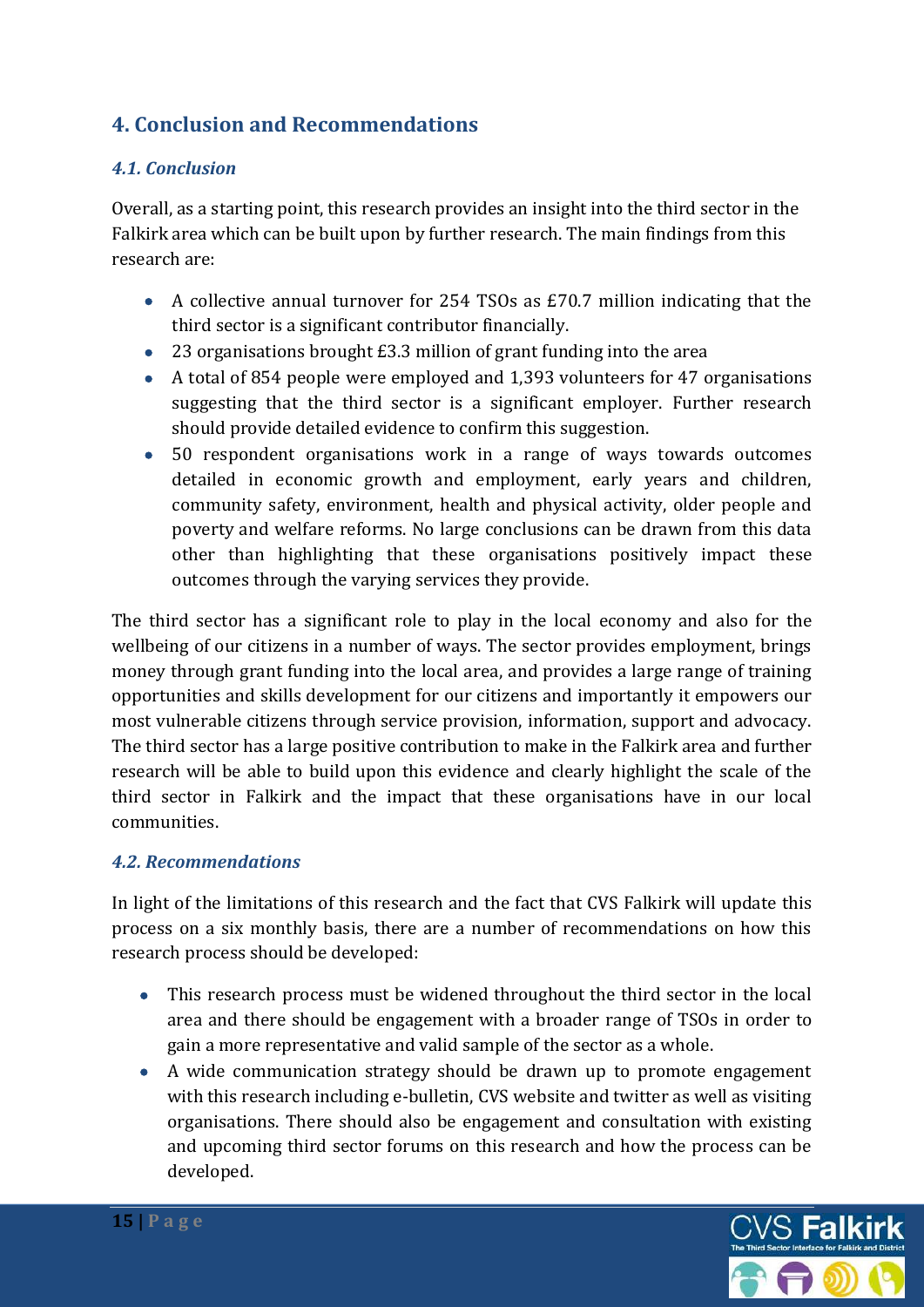This research process should be continually reviewed and adapted as appropriate once there is engagement with a large sample of TSOs. There is potential to gain more in-depth information such as the amount of volunteer hours and the number of people that use organisations' services.

This is a real opportunity to evidence the work of the third sector and to support a collective voice about the difference TSOs have in our local area.

If there is any feedback on this research and report or if you are a TSO operating in the Falkirk area and would like to participate, please get in contact at [info@cvsfalkirk.org.u](mailto:info@cvsfalkirk.org)k or by phone on 01324 692000.

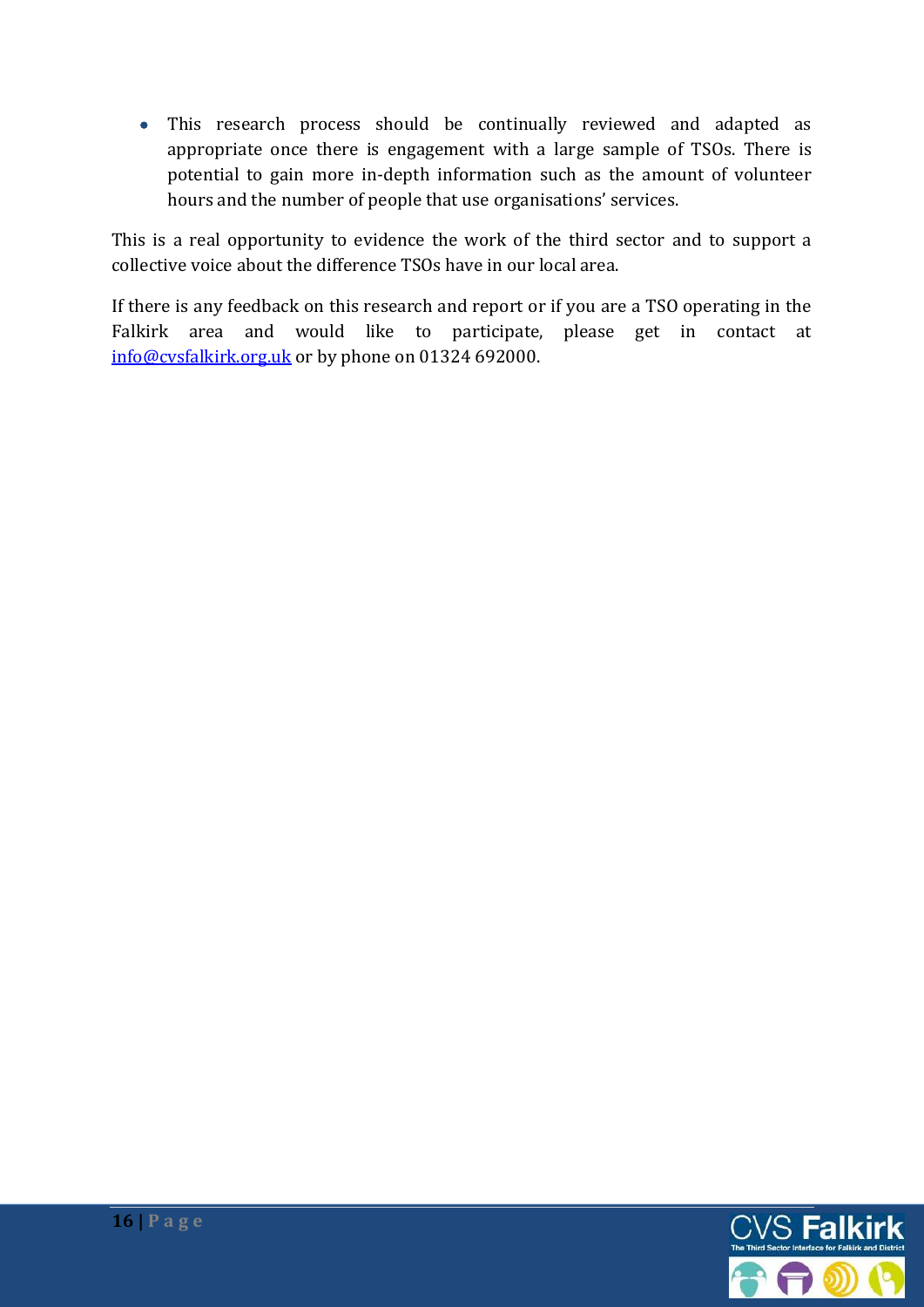# **5. References**

CVS Falkirk and District, 2011, *Falkirk's Third Sector Interface Core Delivery Framework for 2011/12*, [pdf], Available at: <http://www.gov.scot/Resource/Doc/48453/0111391.pdf>

Falkirk Community Planning Partnership, 2013, *Single Outcome Agreement 2013-2015*, [pdf], Available at: <http://www.falkirk.gov.uk/services/council-democracy/budgetsspending-performance/council-performance/docs/single-outcomeagreement/1%20Single%20Outcome%20Agreement.pdf?v=201504011205>

Falkirk Council, 2015, *Insight: Unemployment Figures for April 2015*, [pdf], Available at: <http://www.falkirk.gov.uk/services/council-democracy/statisticscensus/docs/economic-info-analysis/unemploymentdata/2015/01%20January%202015.pdf?v=201506041257>

Scottish Council for Voluntary Organisations, 2014, *State of the Sector Report*, [pdf], Available at: <http://www.scvo.org.uk/wp-content/uploads/2014/04/SCVO-Sector-Stats-2014.pdf>

Scottish Government, 2011, *National Outcomes*, Available at: <http://www.gov.scot/About/Performance/scotPerforms/outcome>

Scottish Government, 2015, *Third Sector*, Available at: <http://www.gov.scot/Topics/People/15300>

Volunteer Scotland, 2015, *Volunteering in Falkirk*, Available at: <http://www.volunteerscotland.net/policy-and-research/data-and-graphs/local-areaprofiles/falkirk/>

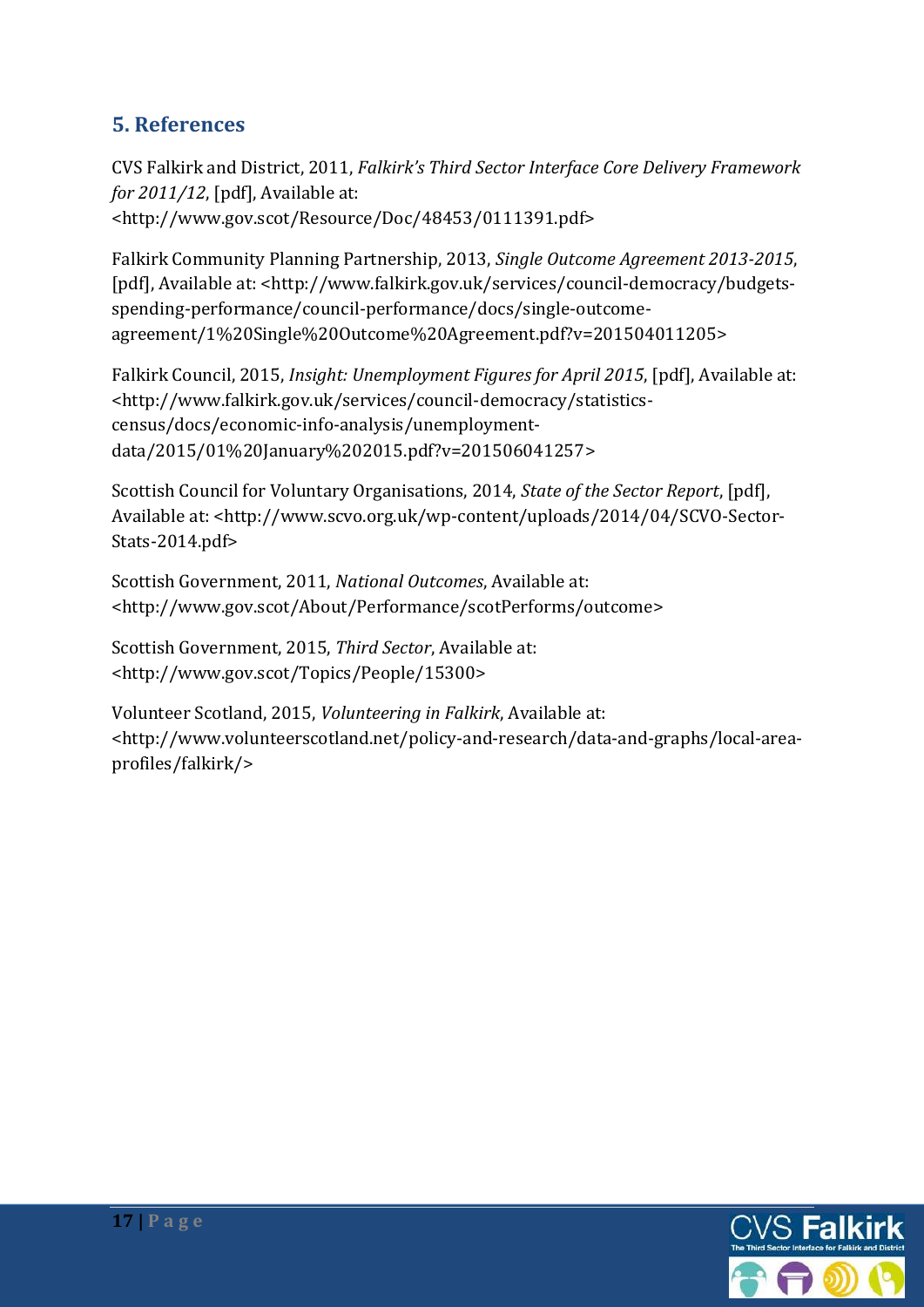# **6. Appendices**

# **Appendix A**

A list of all organisations included in this research through primary and secondary data collection.

| 11th Falkirk Brownie Unit                                        |
|------------------------------------------------------------------|
| 145th Glasgow Company Boys Brigade                               |
| 15th Forth Valley Scout Group                                    |
| 16th Forth Valley (Laurieston) Scout Group                       |
| 1st Bantaskin Brownie Pack                                       |
| 1st Bantaskin Guide Company                                      |
| <b>1st Braes Senior Section Unit</b>                             |
| 1st Brightons Brownie Unit                                       |
| 1st Camelon Brownie Unit                                         |
| 1st Falkirk (14th Forth Valley) Scout Group                      |
| <b>1st Falkirk Brownies</b>                                      |
| 1st Haggs Boys Brigade Company                                   |
| 27th Bonnybridge Scout Group                                     |
| 2nd Dennyloanhead Brownie Pack                                   |
| 2nd Polmont Brownies                                             |
| 2nd Torwood Scout Group                                          |
| 3rd Bo'ness Scout Group                                          |
| 3rd Falkirk Brownie Unit                                         |
| 3rd Falkirk Guides                                               |
| 4th Falkirk Boys Brigade                                         |
| 6th Denny Brownies                                               |
| 40th Falkirk Scout Group                                         |
| 62nd Larbert Scout Group                                         |
| 89th Stenhousemuir Scouts                                        |
| 93rd Braes Scout Group                                           |
| 9th Forth Region (Duniplace) Scout Group                         |
| Aberlour Child Care Trust (and Aberlour Early Years Outreach and |
| Aberlour Pertinatal Befriending Support)                         |
| <b>Active Schools - Falkirk Community Trust</b>                  |
| <b>Addictions Support and Counselling Forth Valley</b>           |
| <b>Adrian Bowling Club</b>                                       |
| <b>Adult ICT Forum</b>                                           |
| Age Concern - Falkirk                                            |
| Air Training Corps No 0470 Falkirk Squadron                      |
| Air Training Corps No 0867 Denny Squadron                        |
| Airth Parish Church of Scotland                                  |
| Airth Parish Community Care                                      |
| Alzheimer Scotland                                               |
| Artlink Central                                                  |

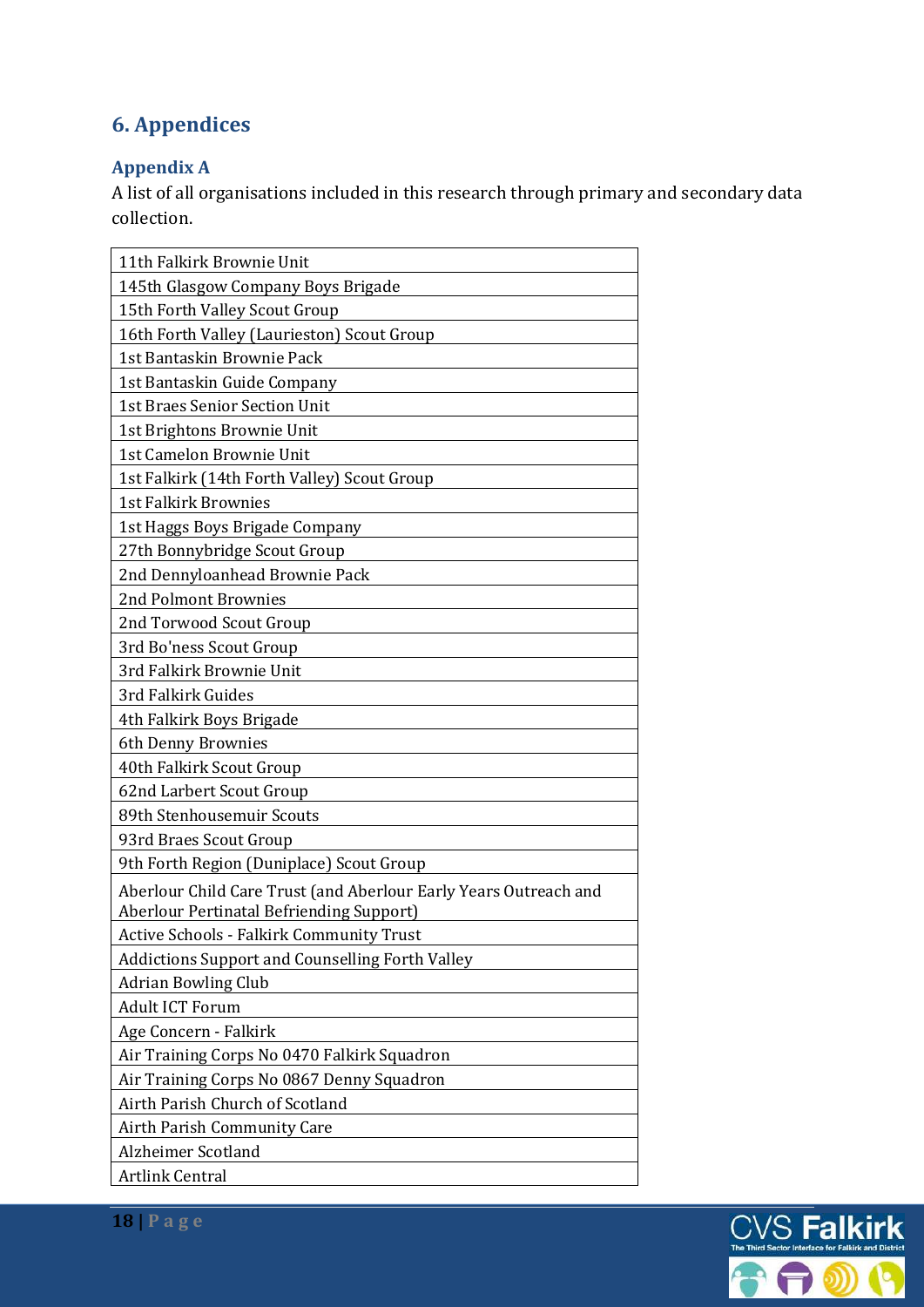| Avonbridge Parish Church of Scotland                 |
|------------------------------------------------------|
| Bainsford Parish Church of Scotland                  |
| <b>Barony Film Society</b>                           |
| <b>Barony Players</b>                                |
| Blackbraes and Shieldhill Parish Church of Scotland  |
| Board of Management of The Anderson Bequest          |
| <b>Bo'ness Amateur Operatic Society</b>              |
| Bo'ness Children's Fair Festival Executive           |
| <b>Bo'ness Community Council</b>                     |
| <b>Bo'ness Community Safety Group</b>                |
| Bo'ness Old Kirk (Church of Scotland)                |
| Bo'ness Playaway Play Group                          |
| Bonnybridge Community Education Association          |
| Bonnybridge St Helen's Parish Church of Scotland     |
| Bothkennar and Carronshire Parish Church             |
| <b>Bowhouse Community Association</b>                |
| <b>Braes Community Young People Project</b>          |
| <b>Brightons Hall Management Committee</b>           |
| Brightons Parish Church of Scotland                  |
| <b>Building Bridges</b>                              |
| <b>Camelon and District Pipe Band</b>                |
| <b>Camelon Community Centre</b>                      |
| <b>Camelon Parish Church</b>                         |
| <b>Camelon Thistle Football Club</b>                 |
| Carriden Parish Church                               |
| <b>Carronshore Hall Trust Fund</b>                   |
| <b>Cat Register and Rescue</b>                       |
| <b>Central Advocacy Partners</b>                     |
| Central Carers Association (Falkirk and Clackmannan) |
| Central Scotland Fuschia Society                     |
| <b>Central Scotland Methodist Church</b>             |
| <b>Central Scotland Regional Equality Council</b>    |
| Children's Theatre Bo'ness                           |
| Citizens Advice Bureau (Grangemouth and Bo'ness) LTD |
| Cloybank                                             |
| <b>Communities Along the Carron</b>                  |
| <b>Creche Matters!</b>                               |
| <b>CVS Falkirk and District</b>                      |
| <b>DASH</b>                                          |
| Denny and Duniplace Citizens Advice Bureau           |
| Denny and Duniplace YMCA                             |
| Denny and Duniplace Heritage Society                 |
| Denny Baptist Church                                 |
| Denny CommunitySupport Group                         |
| Denny Old Parish Church of Scotland                  |

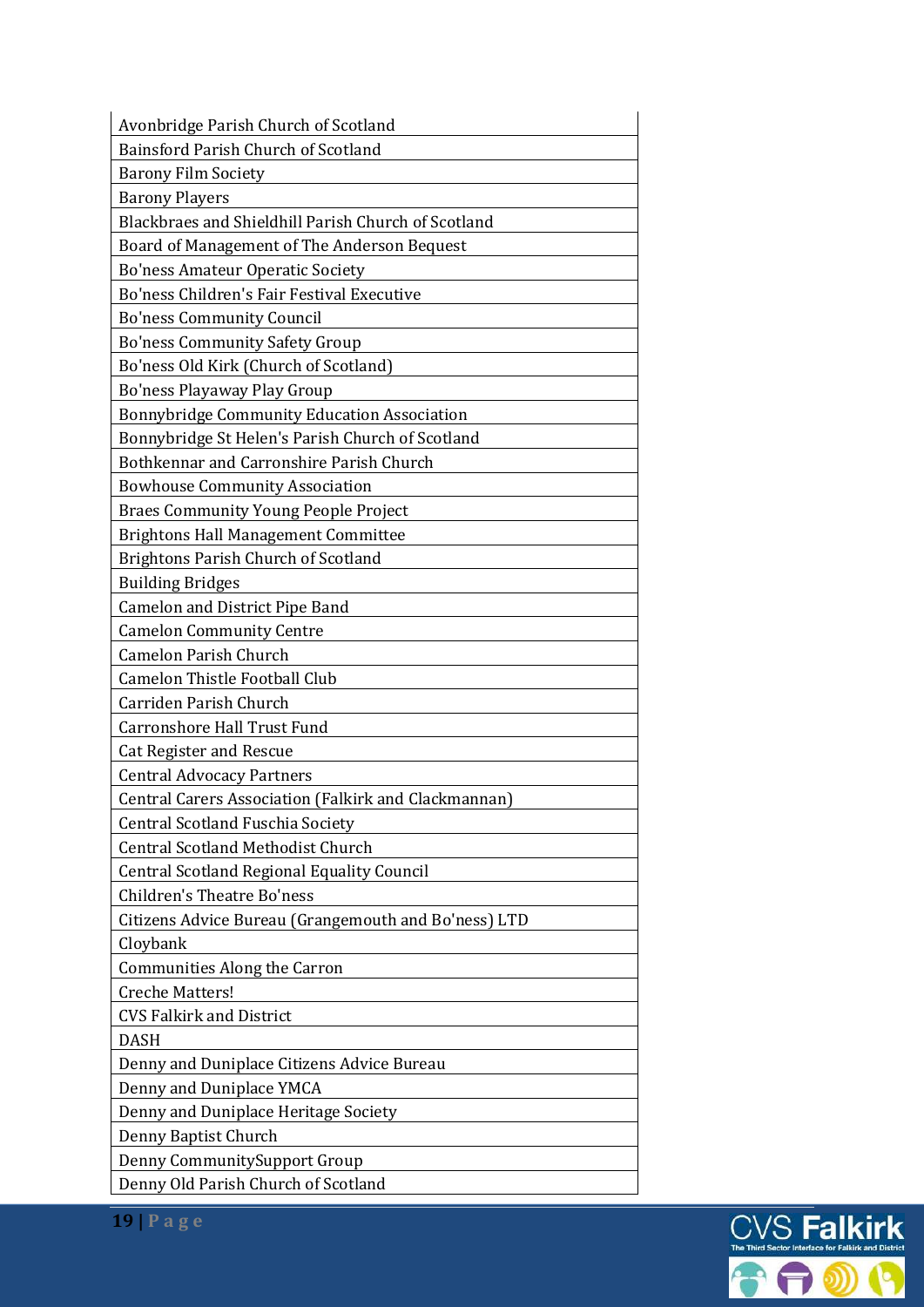| Denny West Park Church of Scotland                              |
|-----------------------------------------------------------------|
| Dennyloanhead Community Hall LTD                                |
| Dobbie Hall Trust                                               |
| Dolphin Club                                                    |
| Dr Aitken's Trust for the poor of the Parish of Falkirk         |
| Drumbowie Environment Action Group                              |
| Duncan M Weston's Trust For The Benefit Of The Poor Or Indigent |
| People Residing In The Village Of Glencoe                       |
| Dundas Gospel Trust                                             |
| Duniplace Parish Church of Scotland                             |
| Duniplace Primary School Parents Association                    |
| <b>Enable Falkirk and District Branch</b>                       |
| <b>Epilepsy Connections</b>                                     |
| <b>Essentia Foundation</b>                                      |
| Ettrick Dochart Community Hall Management Committee             |
| <b>Falkirk and Central Scotland Samaritans</b>                  |
| <b>Falkirk and Clacks Carers Centre</b>                         |
| Falkirk and District Arts and Civic Council                     |
| Falkirk and District Association for Mental Health              |
| Falkirk and District Boys Brigade Battalion                     |
| <b>Falkirk and District Recreation Club</b>                     |
| Falkirk and District Spiritualist Church                        |
| <b>Falkirk and District Women's Aid</b>                         |
| Falkirk Bohemian Amateur Operatic and Dramatic Society          |
| Falkirk Caledonia Choir                                         |
| <b>Falkirk Christian Centre</b>                                 |
| Falkirk Children's Rights Services                              |
| Falkirk Citizens Advice Bureau LTD                              |
| <b>Falkirk Community Trust Limited</b>                          |
| <b>Falkirk Company of Archers</b>                               |
| <b>Falkirk District Scout Council</b>                           |
| <b>Falkirk Environment Trust</b>                                |
| <b>Falkirk Festival Chorus</b>                                  |
| Falkirk Fiddle Workshop                                         |
| <b>Falkirk Foodbank</b>                                         |
| <b>Falkirk Homeless Project</b>                                 |
| Falkirk Larbert Congregation of Jevovahs Witnesses              |
| <b>Falkirk Local History Society</b>                            |
| <b>Falkirk Operatic Society (SCIO)</b>                          |
| First 4 Kids                                                    |
| Falkirk Temperance Café Trust                                   |
| <b>Falkirk Town Mission Charitable Trust</b>                    |
| <b>Falkirk Trinity Church of Scotland</b>                       |
| Forth Regional Scout Council                                    |
| <b>Forth Valley Advocacy</b>                                    |

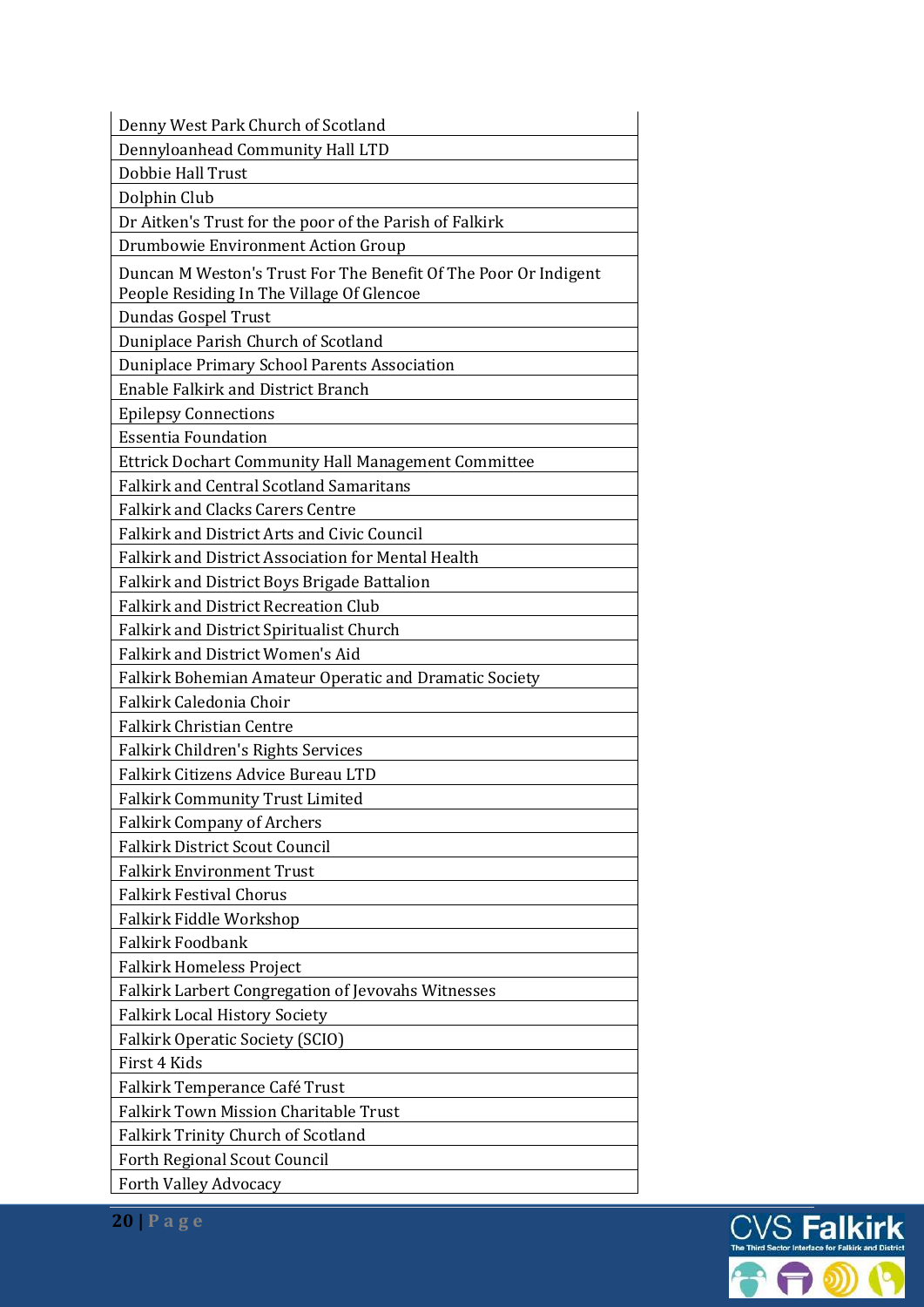| <b>Forth Valley Broadcasting</b>                             |
|--------------------------------------------------------------|
| <b>Forth Valley Enterprises</b>                              |
| Forth Valley Language Support                                |
| Forth Valley Medical Benevolent Trust                        |
| Forth Valley Sensory Centre                                  |
| <b>Forth Valley Social Enterprises</b>                       |
| Forth Valley Sports Association for People with a Disability |
| Forth Valley Talking Newspaper Association                   |
| Forth Valley Visually Impaired Bowlers                       |
| <b>Friends of Dundas</b>                                     |
| <b>Friends of Forth Valley First Responders</b>              |
| <b>Friends of Forth Valley Hospital</b>                      |
| <b>Friends of Kinneil</b>                                    |
| Friends of the Charlotte Dundas                              |
| Gill Park Residents and Tenants Association                  |
| <b>Go! Youth Trust</b>                                       |
| <b>Grahamston Adult Learners</b>                             |
| Grahamston Evangelical Church                                |
| <b>Grahamston United Church</b>                              |
| <b>Grahamston Youth Trust</b>                                |
| <b>Grange Centre Playgroup</b>                               |
| <b>Grange Community Education Association</b>                |
| Grange Kidz                                                  |
| <b>Grange Youth Club</b>                                     |
| Grangemouth Abbotsgrange Church of Scotland                  |
| <b>Grangemouth Carers</b>                                    |
| <b>Grangemouth Choral Society</b>                            |
| <b>Grangemouth Community Care SCIO</b>                       |
| <b>Grangemouth Congregation of Jehovahs Witnesses</b>        |
| <b>Grangemounth Council of Churches</b>                      |
| <b>Grangemouth Credit Union</b>                              |
| Grangemouth Evangelical Church                               |
| <b>Grangemouth Heritage Trust</b>                            |
| Grangemouth Old Peoples Welfare Committee                    |
| <b>Grangemouth Spitfire Memorial Trust</b>                   |
| Grangemouth Zetland Parish Church of Scotland                |
| Grangemouth, Kirk of the Holy Rood, Church of Scotland       |
| <b>Great Oaks Kids Club</b>                                  |
| <b>Greenloaning Equine Centre</b>                            |
| <b>Greenpark Community Education Association</b>             |
| Haggs Longcroft and Banknock Community Association           |
| Haggs Parish Church of Scotland                              |
| Home Start Falkirk West                                      |
| <b>Independent Living Association FV</b>                     |
| J T Borland Charitable Trust                                 |

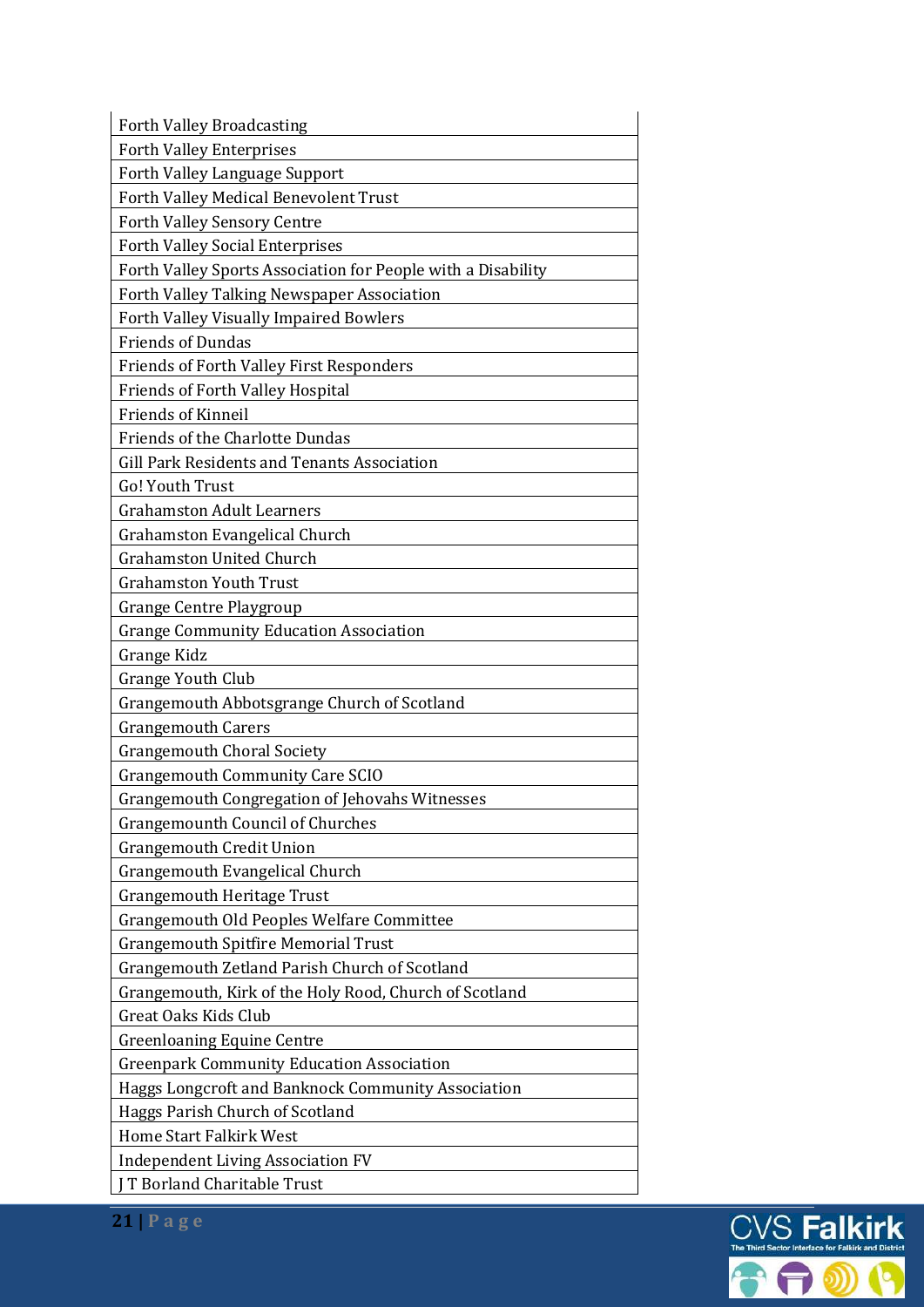| John Dunsmuir Trust                                     |
|---------------------------------------------------------|
| Keep Ticking Falkirk                                    |
| Kersiebank Community Projects Association               |
| Kinneil Miners Charitable Society                       |
| Larbert and Stenhousemuir Age Concern                   |
| Larbert Amateur Operatic Society                        |
| Larbert Baptist Church                                  |
| Larbert Churches Youth Trust                            |
| Larbert East Church of Scotland                         |
| Larbert Old East Church of Scotland                     |
| Larbert Pre-school PlayGroup                            |
| Larbert West Parish Church of Scotland                  |
| Larbert West Toddler and Twos Group                     |
| Later Life Information Centre                           |
| Laurieston Hall Management Committee                    |
| Laurieston Old Folks Welfare Association                |
| Laurieston Parish Church of Scotland                    |
| <b>LGBT Youth Scotland</b>                              |
| Link Group                                              |
| Lochgreen Playgroup                                     |
| Lodge Callendar No 588 Benevolent Fund                  |
| Lodge Camelon No 1456 Benevolent Fund                   |
| Lodge Carron No 139 Benevolent Fund                     |
| Lodge Polmot No 793 Benevolent Fund                     |
| Lodge St Andrew No 176 Denny & Loanhead Benevolent Fund |
| Lodge St John Falkirk No 16 Benevolent Fund             |
| Maddiston Community Education Association Management    |
| Committee                                               |
| Make it Happen Forum                                    |
| Mrs H E Mitchell Trust                                  |
| Muiravonside Parish Church of Scotland                  |
| Neighbourhood Watch Scotland                            |
| <b>Newlands Community Association</b>                   |
| NHS Forth Valley Endowment Funds                        |
| Olivet Evangelical Church                               |
| Open Secret                                             |
| Paragon Housing Association LTD                         |
| Parkinsons UK Falkirk Branch                            |
| Peoples Church                                          |
| Polmont Age Concern                                     |
| Polmont Old Parish Church of Scotland                   |
| <b>Polmont Playgroup</b>                                |
| Power                                                   |
| Presbytery of Falkirk                                   |
| <b>Project Theatre</b>                                  |

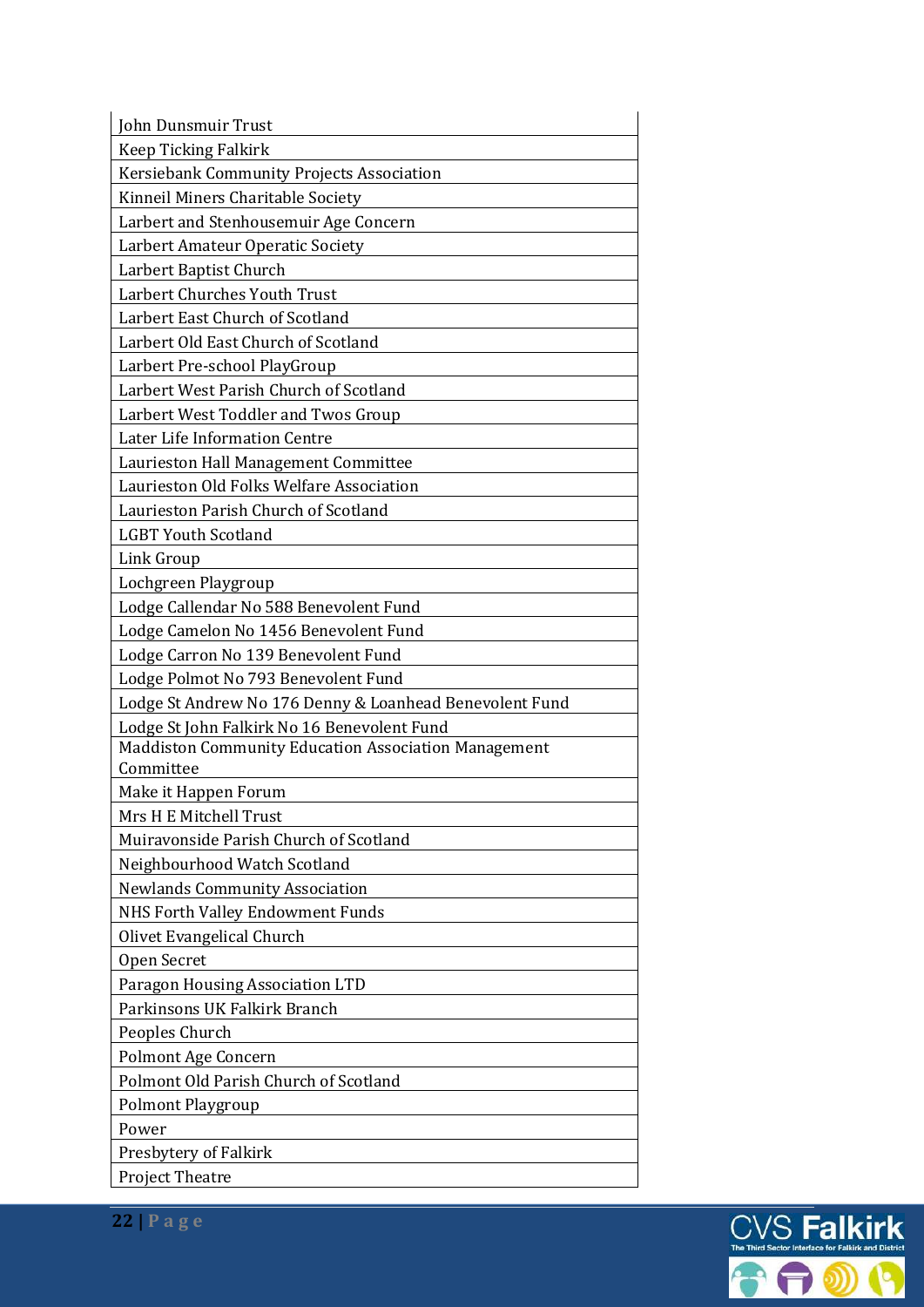| Quiet Waters Charitable Trust                                   |
|-----------------------------------------------------------------|
| Redding and Westquarter Church of Scotland                      |
| Reddingmuirhead Community Hall                                  |
| Reddingmuirhead Playgroup                                       |
| Regener8 Centre SCIO                                            |
| Relationships Scotland                                          |
| <b>Re-union Canal Boats</b>                                     |
| <b>RNIB Scotland</b>                                            |
| Rotary Club of Falkirk Trust Fund                               |
| Royal British Legion Scotland Grangemouth Branch                |
| Royal Scottish Country Dancer Society - Falkirk branch          |
| S kids Pre School Centre                                        |
| Sandcastles Toddler Group                                       |
| <b>Scottish Association of Mental Health</b>                    |
| Scottish Community Drama Association Falkirk District           |
| <b>Sccotish Railway Preservation Society</b>                    |
| <b>Scottish Waterways Trust</b>                                 |
| <b>Shieldhill Community Education Trust</b>                     |
| Shieldhill Youth/Community Hall Trust                           |
| Slamannan Community Education Association                       |
| Slamannan Parish Church of Scotland                             |
| Stenhousemuir FC                                                |
| St Andrews West Church of Scotland: Falkirk                     |
| St Catharines Episcopal Church: Bo'ness                         |
| St James Church of Scotland: Falkirk                            |
| St Mary's Episcopal Church: Grangemouth                         |
| <b>Steins Thistle</b>                                           |
| Stenhouse and Carron Parish Church of Scotland: Stenhousemuir   |
| <b>Strathcaron Hospice</b>                                      |
| <b>Stoneywood Community Projects</b>                            |
| Syngenta Juveniles Football Club                                |
| Tamfourhill Community Hall Management Committee                 |
| The Action Group                                                |
| The Agnes Watt Trust Fund                                       |
| The Big Bad Wolf Children's Theatre Company                     |
| The Braveheart Association SCIO                                 |
| The Carron Connect Partnership                                  |
| The Driving Force                                               |
| The Falkirk Football Community Foundation                       |
| The Falkirk Muslim Educational and Cultural Community Education |
| The Julia Taylor Staffie Trust                                  |
| The Salvation Army Shop Bo'ness                                 |
| <b>Torwood Community Woodlands</b>                              |
| <b>Tryst Theatre</b>                                            |
| <b>Wallacestone Methodist Church</b>                            |

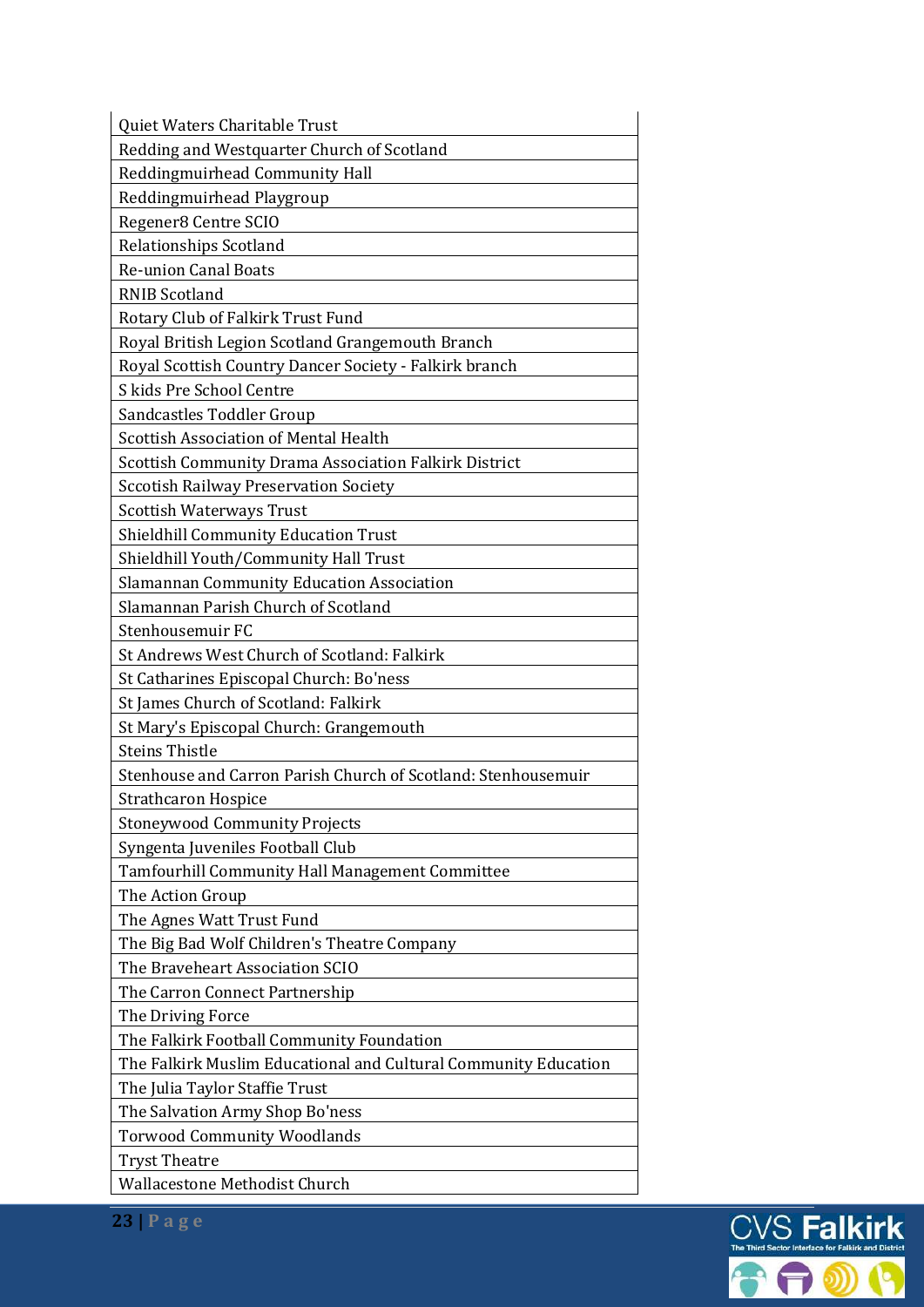| Wasp Community Club                              |
|--------------------------------------------------|
| Wee County Crafters                              |
| <b>Westfield Park Community Centre</b>           |
| Westquarter and Redding Community School Project |
| Wider Access to School Project                   |
| Windmill playgroup                               |

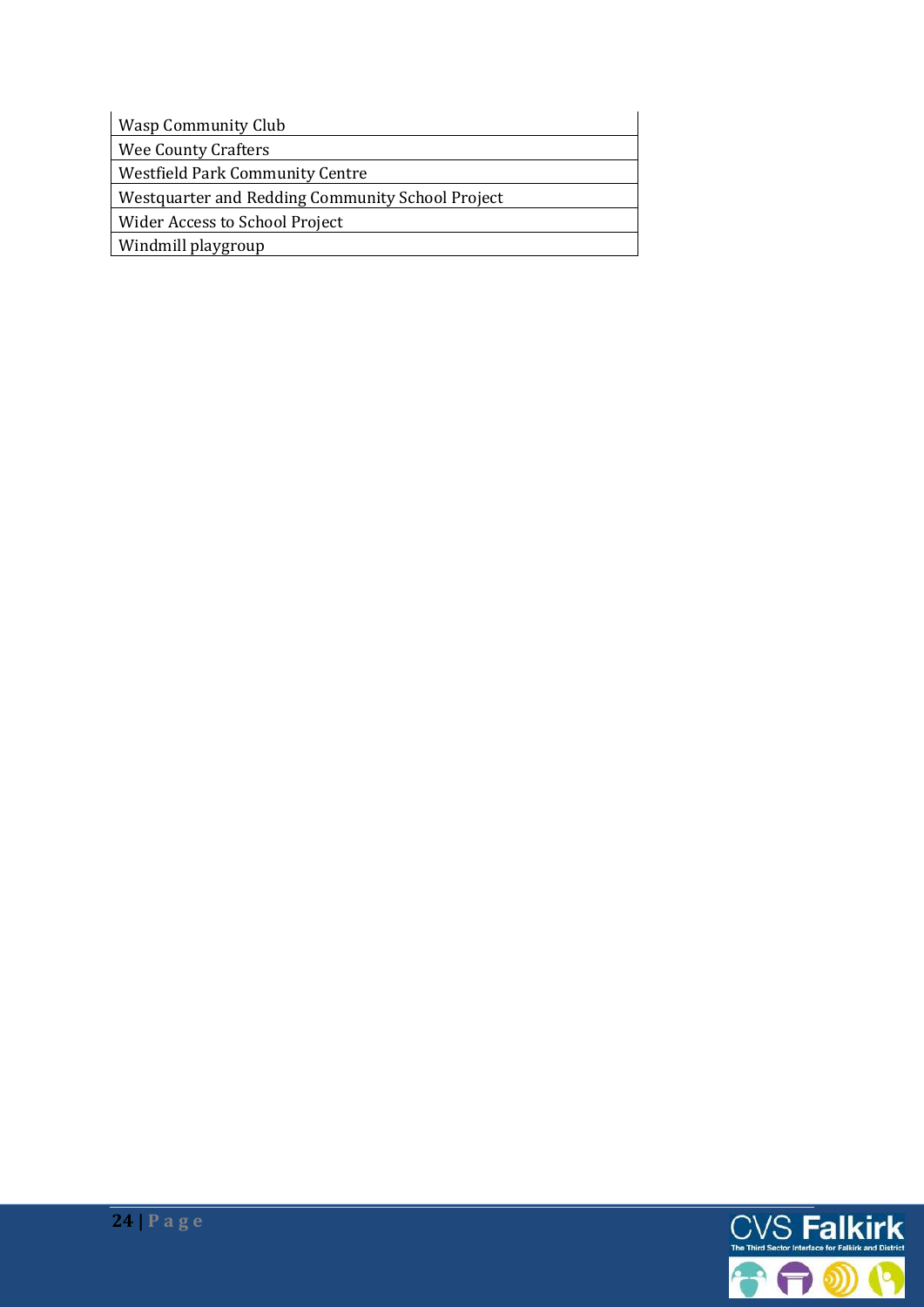#### **Appendix B**

The graph below indicates organisations by sub-sector in the Scottish third sector. Despite the fact that the sub-sectors are different to the breakdown included in section 3.1 of the report, a general comparison between Falkirk and the Scottish third sector overall can be made.



**Scottish third sector organisations divided into subsectors** 

Source: SCVO (2014) State of the Third Sector Report.

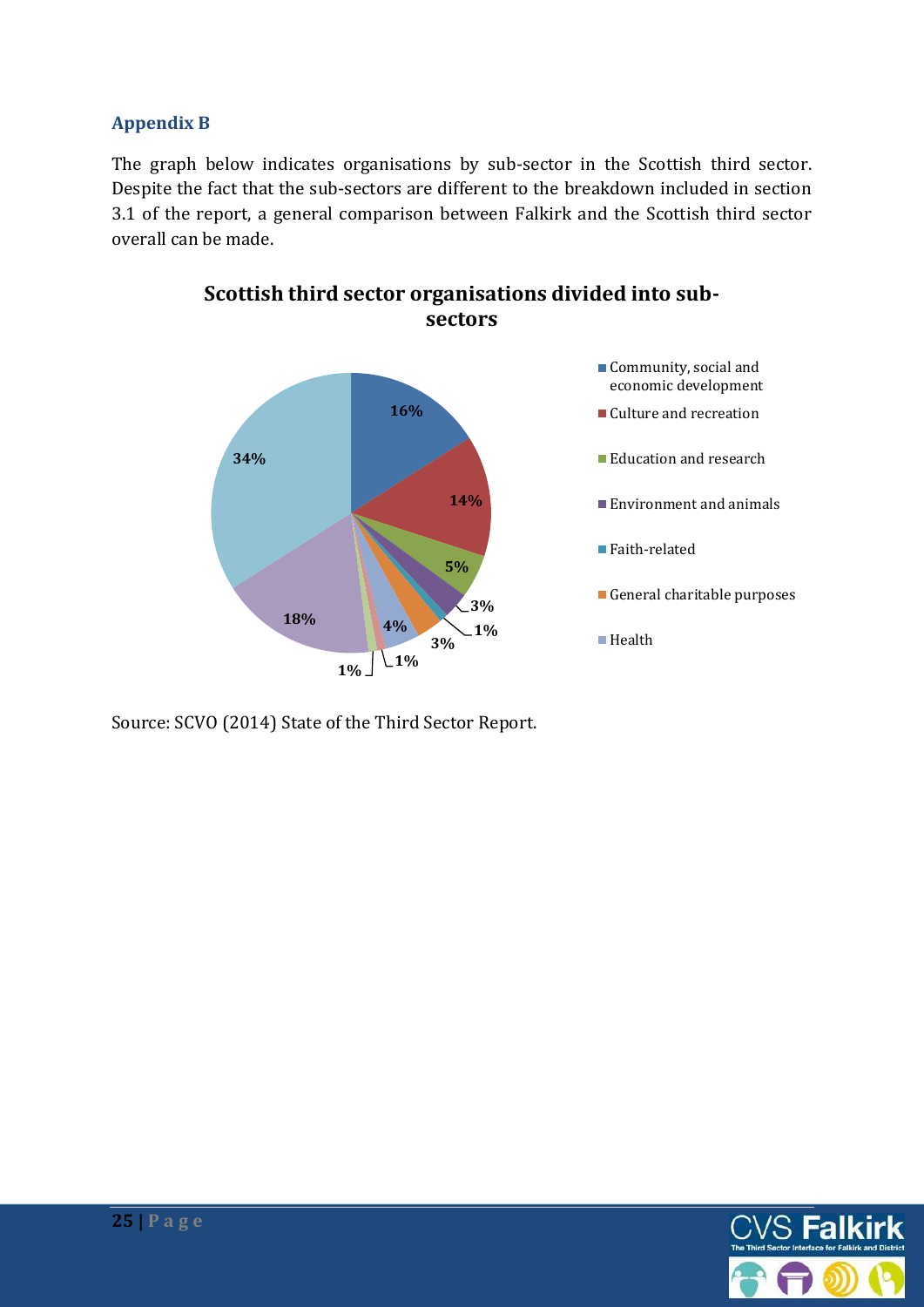#### **Appendix C**

# **Impact Assessment of the Third Sector in Falkirk**

In an increasingly competitive environment with pressures on funding, it is important that we, in the third sector, are able to clearly indicate the positive social impact and the financial contribution that organisations make in our communities. While we understand that surveys are time consuming and can seem like a thankless task at times, the information provided in this survey will greatly help towards **building evidence of the positive impact of the third sector** on communities and people in the Falkirk area.

This information will then be used in a baseline report by CVS Falkirk which aims to **highlight the valuable work of the third sector and recognise its impact in the Falkirk area** so that the difference that the third sector makes is understood and reported clearly. By filling out this survey, your organisation will be helping CVS Falkirk to be in a stronger position to showcase and provide evidence of the difference that the third sector makes locally.

The information given in this survey will be kept confidential as the report aims to form an overall picture of the contribution of the third sector as a whole in Falkirk district and therefore the information provided will be aggregated together with other organisations.

If there are any queries regarding this research or if you would like any assistance with this survey, please contact Jennifer Kean at *Jennifer2@cvsfalkirk.org.uk* or on 01324 692021.

#### **Section 1: Information about your Organisation**

#### **1.1. Contact Details**

| Name of                 |  |
|-------------------------|--|
| Organisation            |  |
| <b>Address</b>          |  |
|                         |  |
|                         |  |
| <b>Telephone Number</b> |  |
|                         |  |
| E-mail                  |  |
|                         |  |
|                         |  |

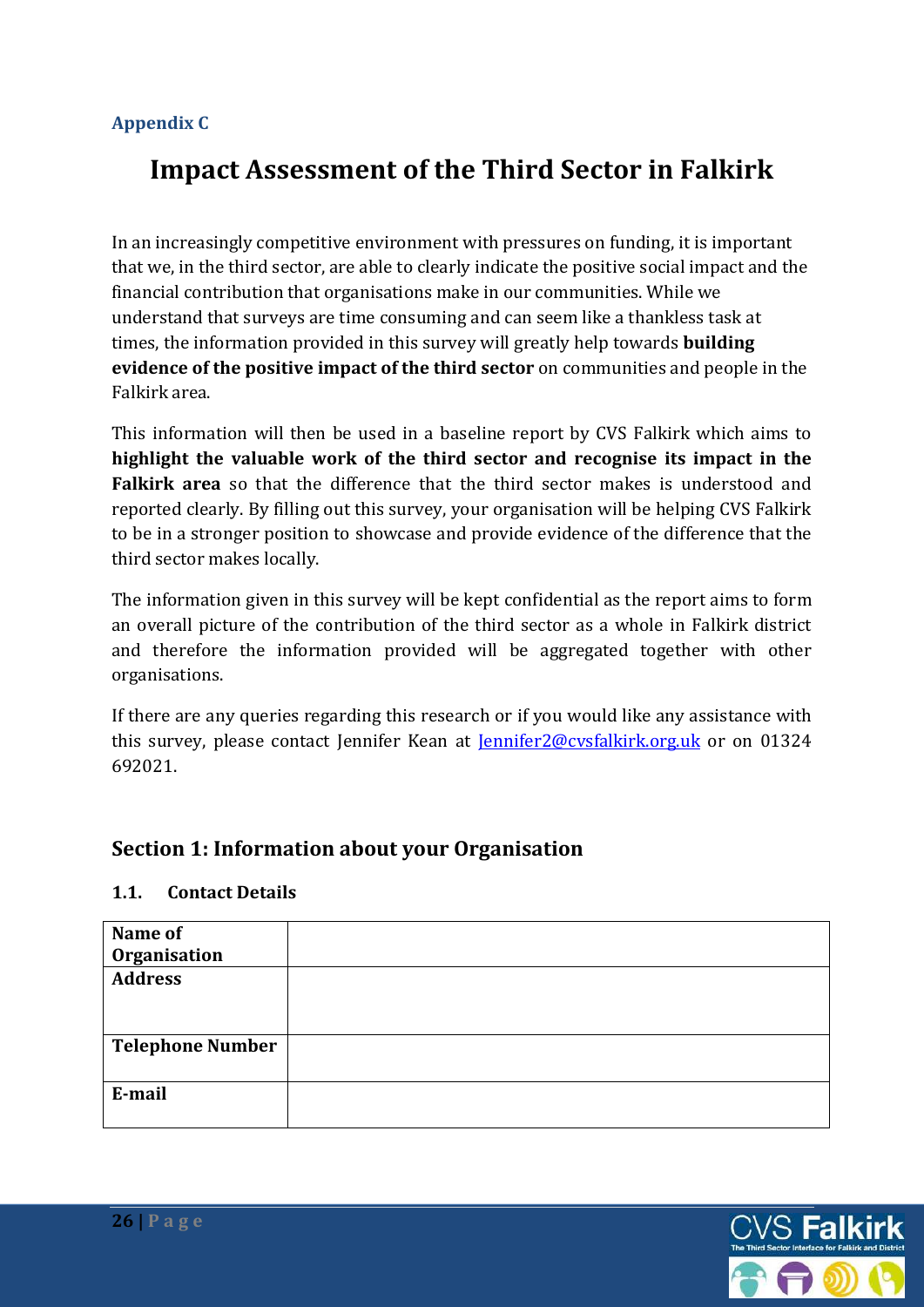# **1.2. Further Information about your Organisation**

| Please state below the Falkirk area(s)<br>you operate in                                                                                                                                                                                             | Which of the following community<br>planning themes does your organisation<br>contribute to? (tick as many as<br>appropriate) |  |
|------------------------------------------------------------------------------------------------------------------------------------------------------------------------------------------------------------------------------------------------------|-------------------------------------------------------------------------------------------------------------------------------|--|
| My organisation is a<br>(tick as many as appropriate)                                                                                                                                                                                                | <b>Economic Growth and Employment</b>                                                                                         |  |
|                                                                                                                                                                                                                                                      | Early years and Children                                                                                                      |  |
| $\Box$ Registered Charity                                                                                                                                                                                                                            | <b>Community Safety</b>                                                                                                       |  |
| $\Box$ Constituted Community Group                                                                                                                                                                                                                   | Environment<br>$\Box$                                                                                                         |  |
| $\Box$ Social Enterprise                                                                                                                                                                                                                             | Health and Physical Activity                                                                                                  |  |
| Company Limited by Guarantee                                                                                                                                                                                                                         | Older People                                                                                                                  |  |
| $\sqcup$ Other<br>Please state:                                                                                                                                                                                                                      | Poverty and Welfare Reform                                                                                                    |  |
| Please provide details of your organisation's primary purpose<br>How many people currently volunteer with your organisation in the Falkirk area?                                                                                                     |                                                                                                                               |  |
| How many paid full time staff are employed by your organisation in the Falkirk area?                                                                                                                                                                 |                                                                                                                               |  |
| How many paid part time staff are employed by your organisation in the Falkirk area?                                                                                                                                                                 |                                                                                                                               |  |
| Please provide from your records your organisation's most recent annual turnover and if<br>possible show separately the total of any grant funding you received that year (Please<br>provide figures for the Falkirk area only if this is possible). |                                                                                                                               |  |
| Annual turnover: £                                                                                                                                                                                                                                   | Grant funding: £                                                                                                              |  |

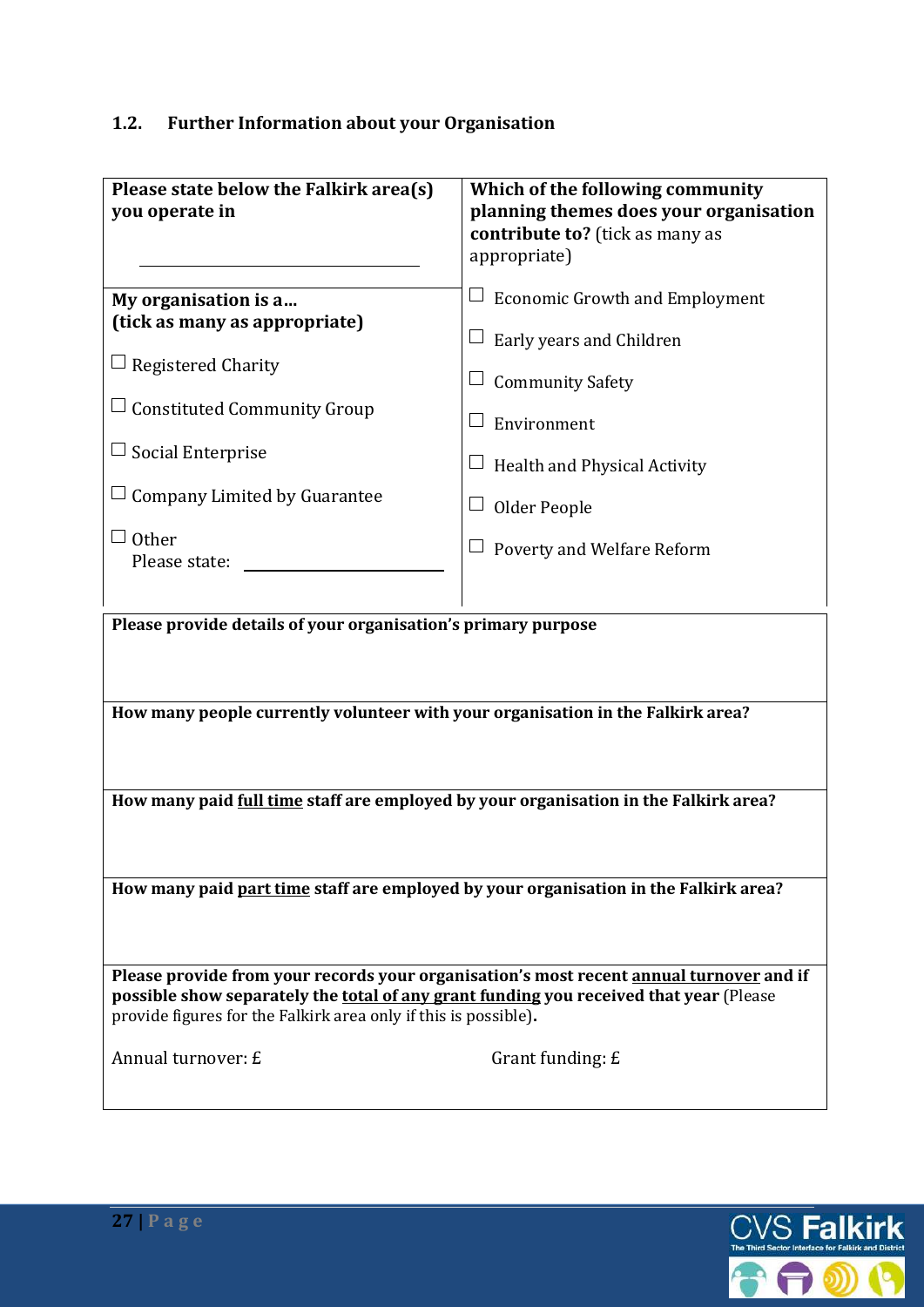# **Section 2: Your Organisation's Objectives**

This section allows you to provide more specific information regarding the objectives of your organisation in relation to the community planning themes stated in Section 1.2. Please tick whichever box(es) are relevant to the work and aim of your organisation.

 There is space for additional information at the end of this section if you feel that your organisation's work doesn't necessarily fit into any of these outcomes.

#### **Economic Growth and Employment**

| Growing and strengthening the economy of Falkirk                                     |  |
|--------------------------------------------------------------------------------------|--|
|                                                                                      |  |
| Increasing the levels and opportunities for training/obtaining skills in the<br>area |  |

#### **Early Years and Children**

| Increasing the health and well-being of children in the area                                               |  |
|------------------------------------------------------------------------------------------------------------|--|
| Ensuring a safe and protective environment for children to grow up in                                      |  |
| Ensuring that children achieve their full potential through learning, creativity<br>and skills development |  |

#### **Community Safety**

| Ensuring the protection of our citizens, including vulnerable children and            |  |
|---------------------------------------------------------------------------------------|--|
| adults                                                                                |  |
| Encouraging our citizens to take responsibility for their own health and<br>wellbeing |  |
| Ensuring that our communities will be safer                                           |  |
| Reducing the level of crime, the fear of crime and re-offending in the area           |  |

#### **Environment**

Protecting and enhancing our environment

Reducing the environmental impact of our consumption and production

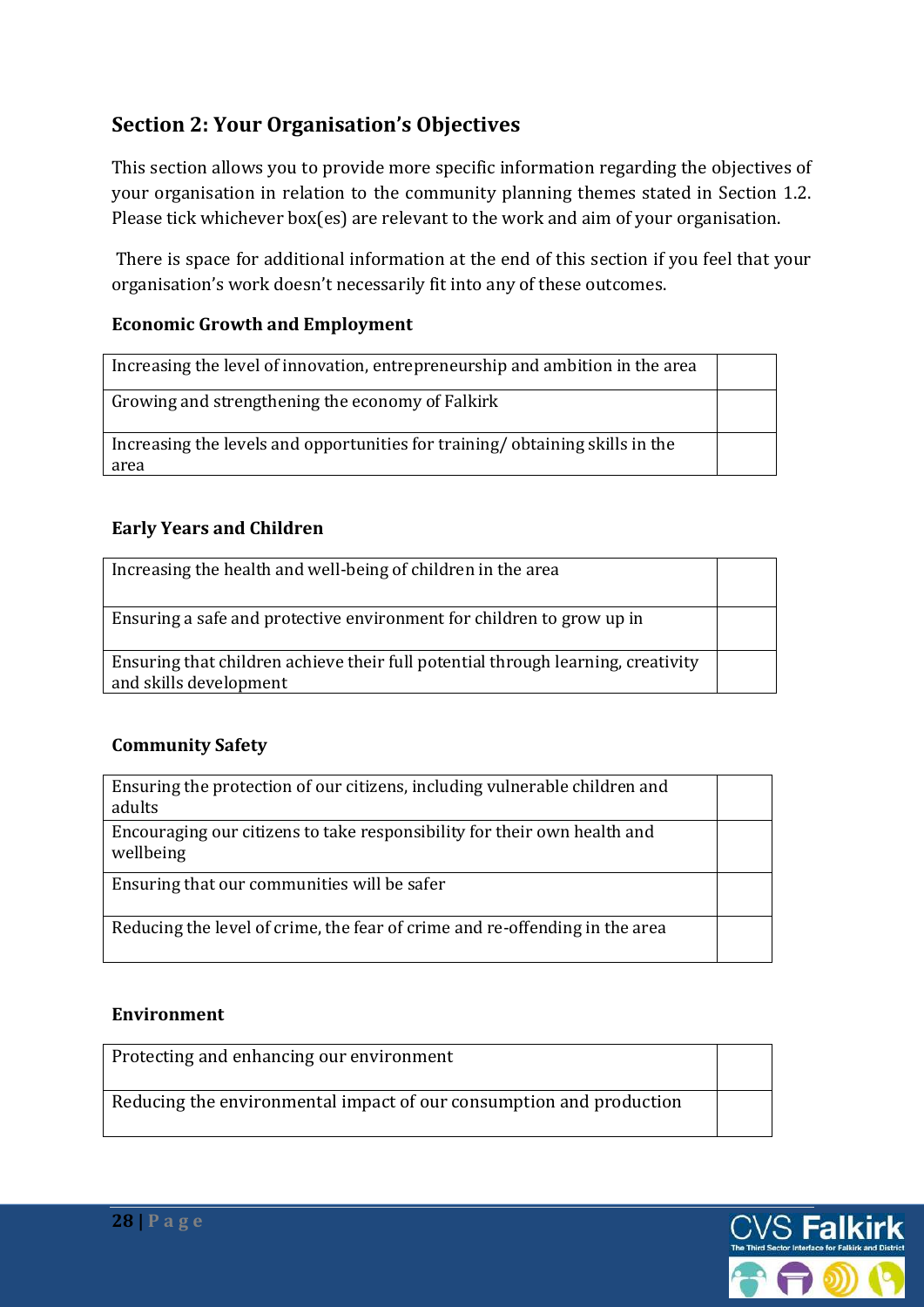# **Health and Physical Activity**

| Increasing the number of people making positive health choices                                  |  |
|-------------------------------------------------------------------------------------------------|--|
| Reducing health inequalities and working towards equitable access to health<br>care and support |  |
| Increasing the capacity for self-management of health                                           |  |
| Improving emotional, psychological and social wellbeing                                         |  |
| Reducing the levels of alcohol and drug related issues                                          |  |

# **Elderly Population**

| Ensuring older people and their carers have control over their own health,<br>care and well-being |  |
|---------------------------------------------------------------------------------------------------|--|
| Creating a supportive community for older people                                                  |  |
| Creating a support network so that older people are not unnecessarily<br>admitted to hospital     |  |

# **Poverty and Welfare Reform**

| Increasing the number of people in better paid, secure employment                                                     |  |
|-----------------------------------------------------------------------------------------------------------------------|--|
| Reducing unemployment in the area                                                                                     |  |
| Encouraging and supporting our most vulnerable children to reach their full<br>potential                              |  |
| Reducing the levels of debt in our area                                                                               |  |
| Reducing and preventing homelessness                                                                                  |  |
| Ensuring that our most disadvantaged communities are not adversely effected<br>by reductions in public sector budgets |  |

**Please state any other objectives of your organisation that are not mentioned above.** 

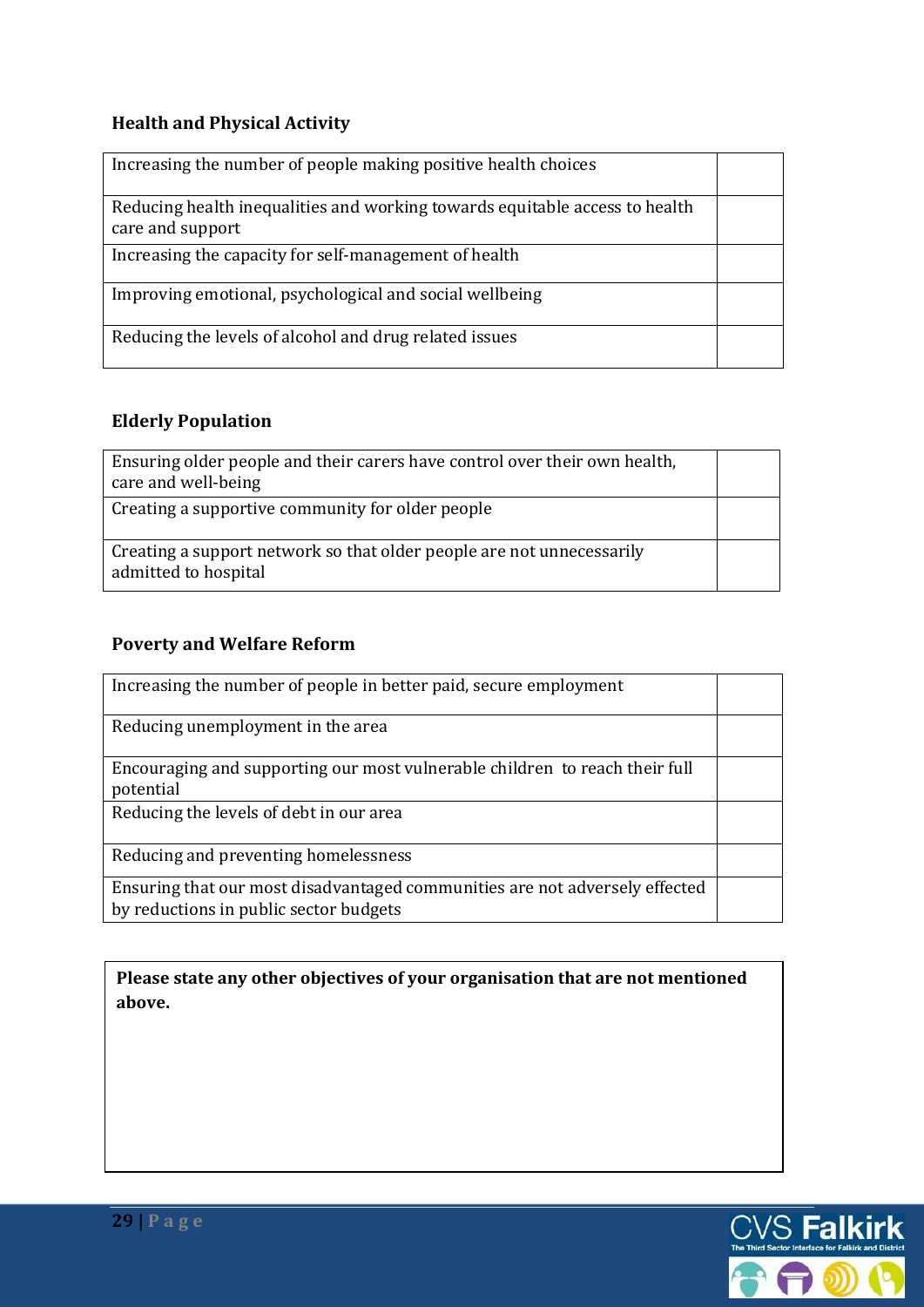# **Section 3: Qualitative Information**

This section allows you to provide supporting information and evidence in relation to the services and projects provided by your organisation.

**Please provide information regarding the activities/services you provide to show your organisation's work in the local community** (Continue onto a separate sheet if required) (Please provide as much information as possible such as statistics about the use of your services).